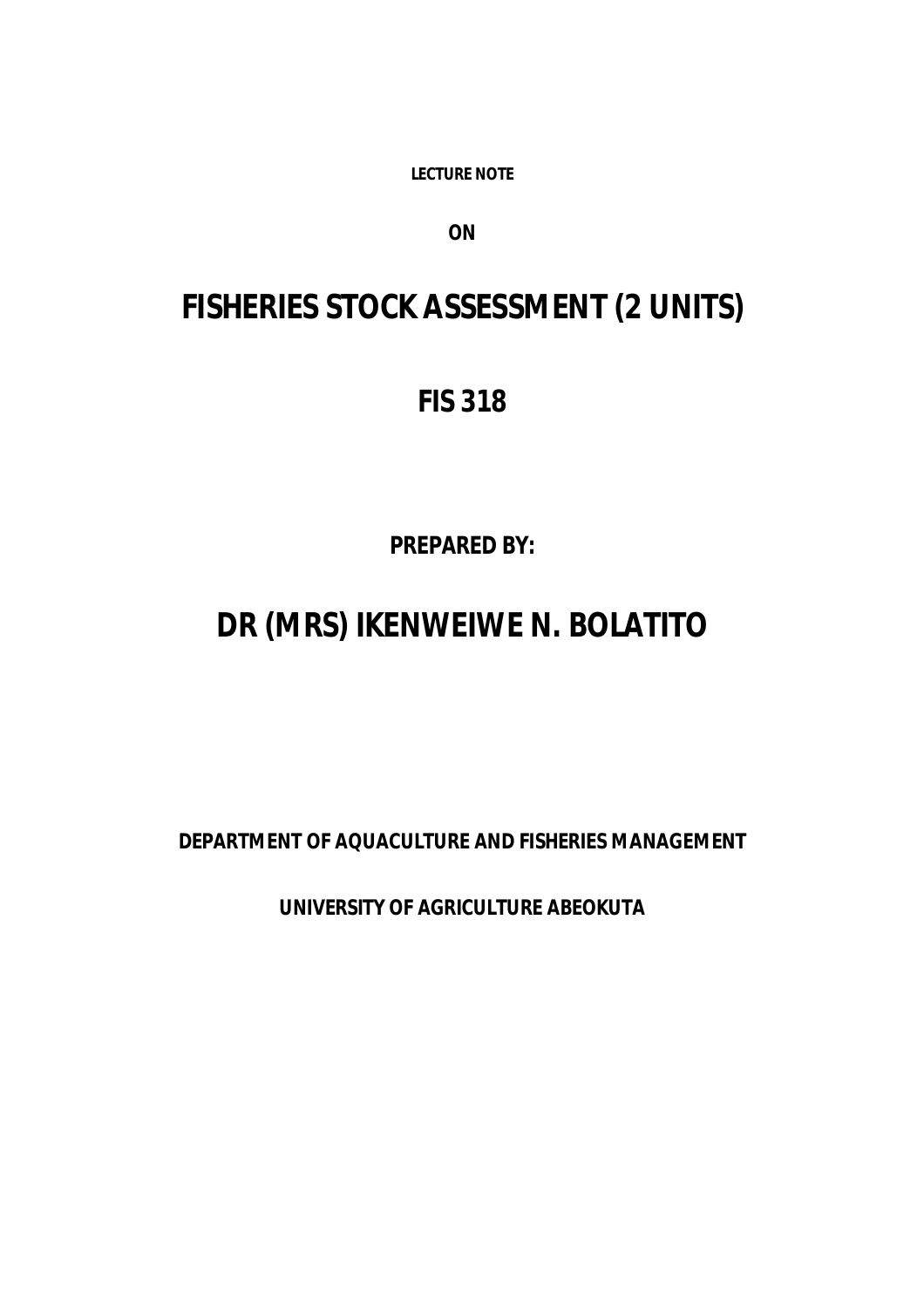#### **FISHERIES RESOURCE**

Nigeria has an 853km coastline and an maritime water of  $210,900 \text{km}^2$  including the Exclusive Economic Zone (EEZ). The continental shelve is narrow, extending, for only about 15km in the western area and ranges from 60 – 80km in the eastern tip. This conditions limits the trawlable grounds to 3200nm<sup>2</sup> of the 1147nm<sup>2</sup> continental shelf area. The inshore waters  $(0 - 50m)$  are characterized by a variety of small fish species varying from 25 to 50cm in total length. The most predominant is the Pseudotolihus. Estimated potential yield of the inshore waters is about 16620mt for finfish and between 3500 – 4020mt for shellfish resources, which are exploited by both the artisanal and industrial operators, the potential fisheries resources are estimated at about 9460mt, and consists of mostly tuna and tuna-like fishes.

More than 90 percent of recorded fish production in Nigeria emanates from the artisanal fisheries sector (marine, brackish and inland or fresh water). The principal pelargic fishes in inshore artisanal catches are bonga (Ethmalosa fimbriata) and sardine (Sardinella Maderensis) while the most common semi-pelagic is the shad (Ilisha Africana). Maximum sustainable yiels (msy) for pelagic fishes at sea in Nigeria was put at 60,000 tonnes while Ajayi and Talabi (1984) Summed up the yield of the fishery in coastal and brackish waters to be 70,000 – 90,000 tonnes. Although, an annual landing of 40,000 tonnes was projected for the fishery at sea during 1975 – 1980, far less catches were made.

## **PRODUCTIVITY AND FISHERIES**

A brief examination of the basic structure and production of life at both inland and coastal water is necessary precursors to an understanding of the distribution of fisheries resources and to a study of the population dynamics of the exploited species of fish.

Between the various groups of animals, there is a flow of material through predator – prey relationship. All animals including fishes, act as predator to some species and prey to others, and as, in terrestrial ecosystems, life in the sea is dependent on plants.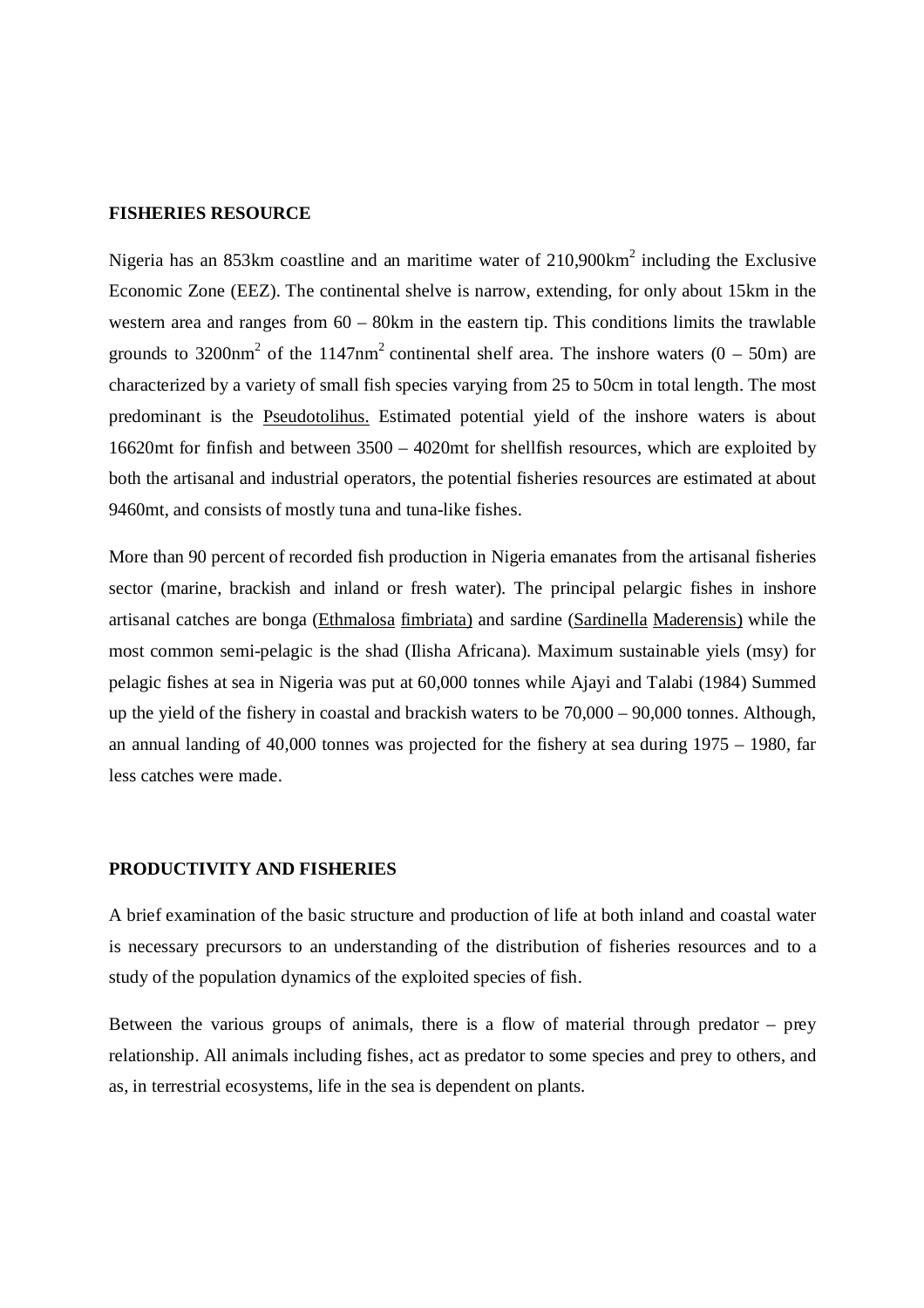In shallow coastal areas marine plants may include large algae and flowering plants such as sea grasses, but in the sea primary productivity is carried out by microscopic plants, coccolithophores, diatoms, dinoflagellates, collectively called phytoplankton. The phytoplankton, the largest individuals of which are less 1mm in length, float and drift in the photic zone, the sunlight surface layers of the sea. Here photosynthesis involves the taking of  $CO<sub>2</sub>$  and the nutrients, particularly phosphates and nitrates.

The resources of Nigeria can be grouped into finfish and shellfish resources, which is divided into the coastal fish stock and fresh water fish stocks. The coastal fish can however be subdivided into two geographical strata such as coastal demersal (seawater) and brackish water fish stock (Coastal Fringe Zone) (Akegbejo – Samson, 1997).

#### **COASTAL DEMERSAL FISH STOCK**

Coastal demersal fish stock are found not to be location specific but residing within and outside offshore and inshore coastal areal of Nigeria with respect to where they occupy, these resources can be divided into three groups: - Sciaenid community, Sparid community and Slope community. Generally, about 30 percent of landed fish in Nigeria coastal area from sciaenid community, most especially the croaker (Pseudotolithus Senegalensis and Ptypus) the clupeid, (Ilisha Africana), the big eye (Brachy deuterus aurita); the silver fish (Trichurus lepturus) e.t.c.

## **BRACKISH WATER FISH STOCK**

The main brackish water areas in Nigeria are found along the coastal zone, which are characterized by, expansive estuarine, Lagoon and Mangrove swamp fronted by beach ridges barriers. This extends from the Lagos Lagoon through Mahin in Ondo State to the Niger – Delta in the South – East of Nigeria. The common species found here include: Mugil SPP (Mullet), Tilapia SPP, Chrysichthys nigrodigitatus Ethmalosa fimbriata (bonga), Sarotherodon melanotheron. e.t.c.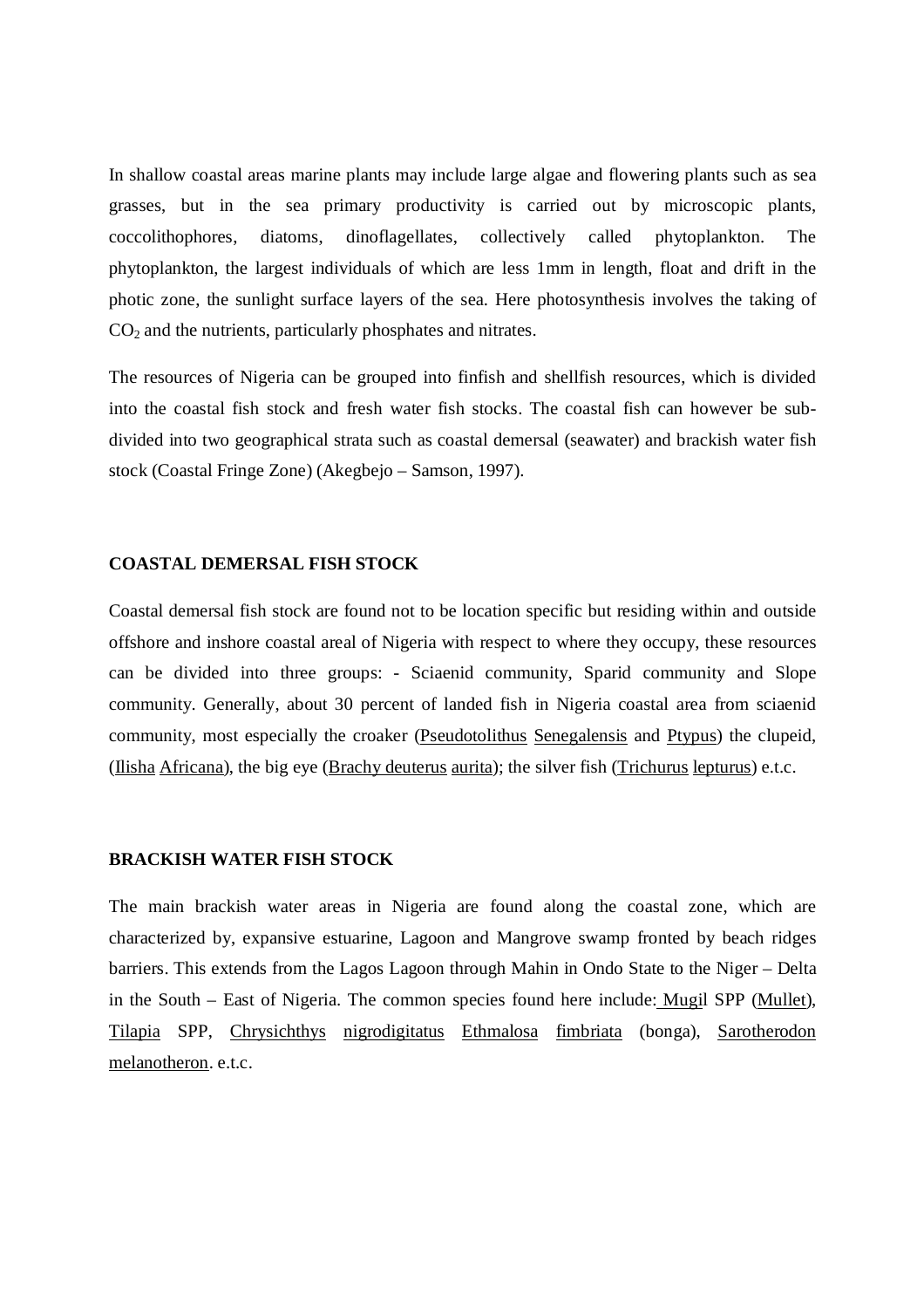#### **FRESH WATER FISH STOCK**

The Niger – Benue cycle of rivers with adjoining flood plains, the Kainji and Chad lakes and the numerous ponds, reservoir and dams constitute Nigeria fresh water environments. Major commercial fish species in the Kainji lake include the following: - Sarotherodon niloticus, Tilapia, zilli, Clarias SPP, Chrysichthys auritus, bagrus Bayad, e.t.c. while in the Nigeria sector of the CHAD, species of commercial valued include: Lates niloticus, Clarias lazera, Hydrocyanus brevis Hyperopsis bebe (Akegbejo – Samson, 1997)

## **SHELL FISH RESOURCES**

The shellfish resources of Nigeria coastal and marine water includes: Prawn and shrimps (e.g. Penaeus duorarum (pink shrimp), para penaeus longirostries, palaemon hestatus, panulirus regius e.t.c.) crabs, lobters dan mollusks [gastropods bivalves and cephalopods].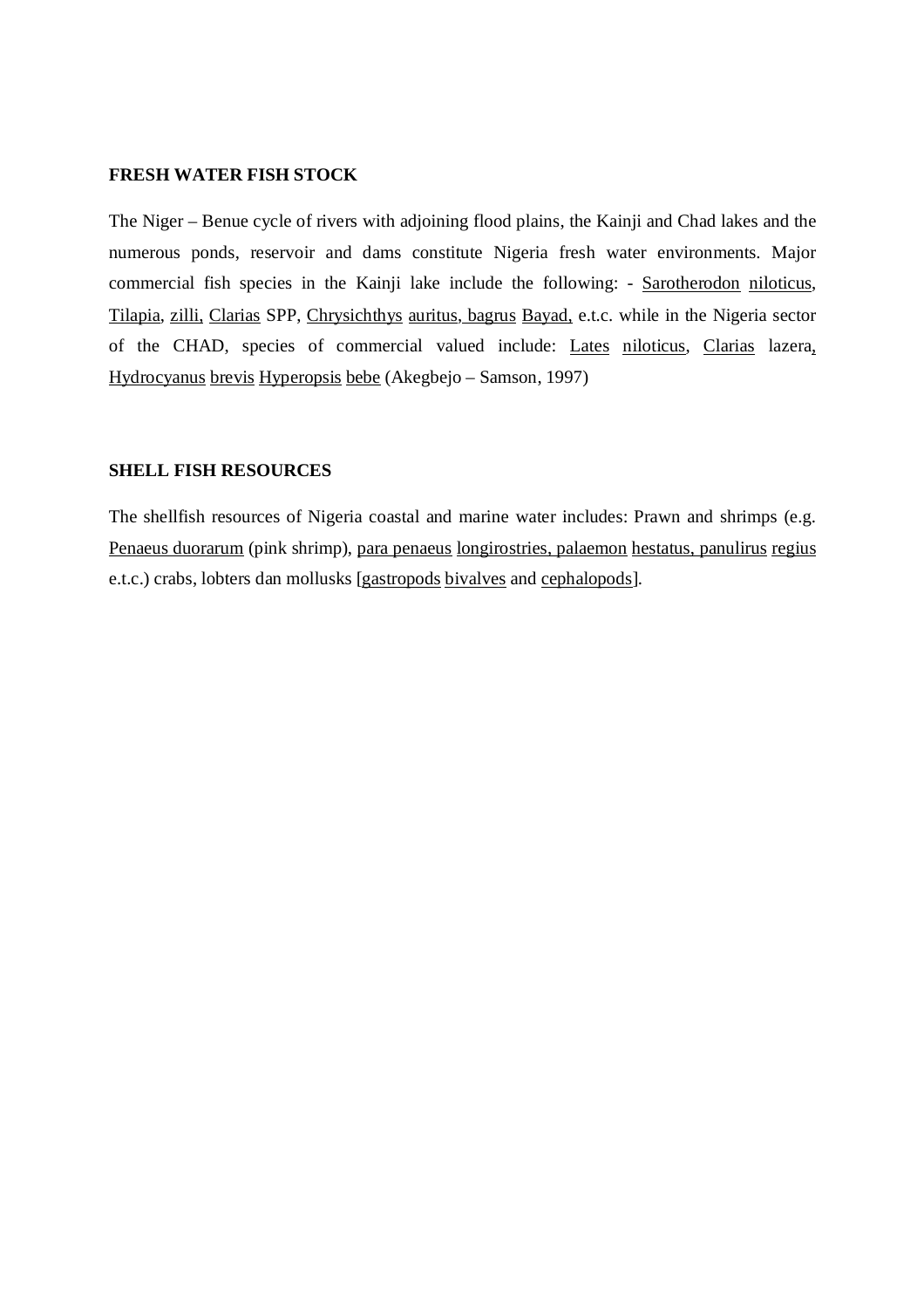## **WHAT IS FISH STOCK ASSESSMENT?**

By definition, a fisheries stock assessment is an evaluation of the state of stock as relating to changes in the abundances or composition of the stock to the changes in the amount of fishing. This involves the use of theories, laws, models and methods propagated by various scientists. There are various terms used in describing the state of fish stock in water. These include:-

- 1. Steady state: If the stock is the same year in, year out or year after year.
- 2. Cyclical state: If the stock is varied but catches are predictable.
- 3. Irregular state: If the catches are unpredictable
- 4. Sparrmodic State: In this case, the stock develops, collapses and reappears some other times.

There are various models or approaches used in conducting FSA

- 1) Analytical models / approach
- 2) Holistic models.

## **TYPES OF MODELS / APPROACH USED IN CONDUCTING FISH STOCK ASSESSMENT**

## **ANALYTICAL MODELS**

These models required to age composition of catches to be known e.g. the number of one year old fish caught, the numbers of 2 years old fish caught, e.t.c. The basic idea of the model may be expressed as follows:

- a) If there are too few old fish, the stock is over fished, fishing pressure on the stocks should be reduced.
- b) If there are very many old fish, the stock is under fished and more fish should be caught in other to maximize the yield.

Therefore, one can say, analytical models are agestructured model working with concept such as mortality rate and individual body grown rate. But, the basis concept in age-structured models is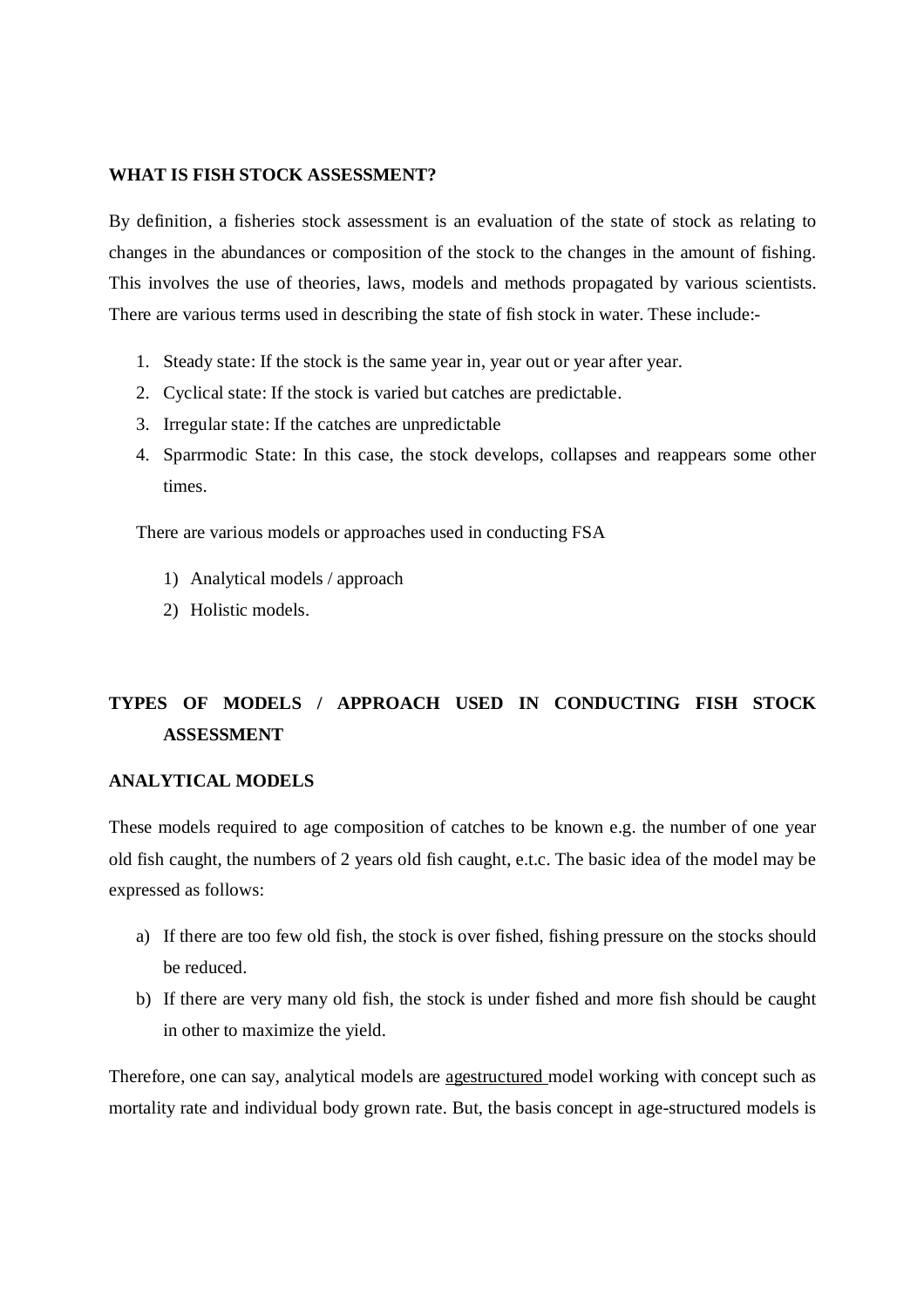that of Cohort. A Cohort of a fish is a group of fish all of the same age belonging to the same stock.

## **HOSISTIC MODEL**

These are less data demanding methods of assessing fish stock. These methods disregard many of the details of the analytical models. The**y** do not use age or length structures in the description of the stock but consider the stock has a homogeneous biomass.

## **Types of Holistic Model**

- Swept are method
- Surplus production model

**Swept Area Method:** this method is based on research trawl survey catches per unit of area, from the densities of fish observed (the weight of fish caught in the area swept by the trawl), we obtain an estimate of the biomass in the sea from which an estimate of Msy is obtained.

**Surplus Production Model:** this uses catch per unit effort i.e. weight of fish caught per hour per trawl. The data usually represent the series of years.

## **WHY FISH STOCK ASSESSMENT?**

The basic purpose of stock assessment is to provide information or advice on the optimum exploitation, utilization and conservation of fish as aquatic resources living in waters. It involves conducting research work into knowing Biological characteristics of particular fish species taken length, weight, frequencies, reproductive Biology, food and feeding habit, the age and growth parameters and other conditions of fish in relation to its aquatic environment.

It is also used to know the Maximum Sustainable Yield (MSY), fish morality, the input and output into the fisheries.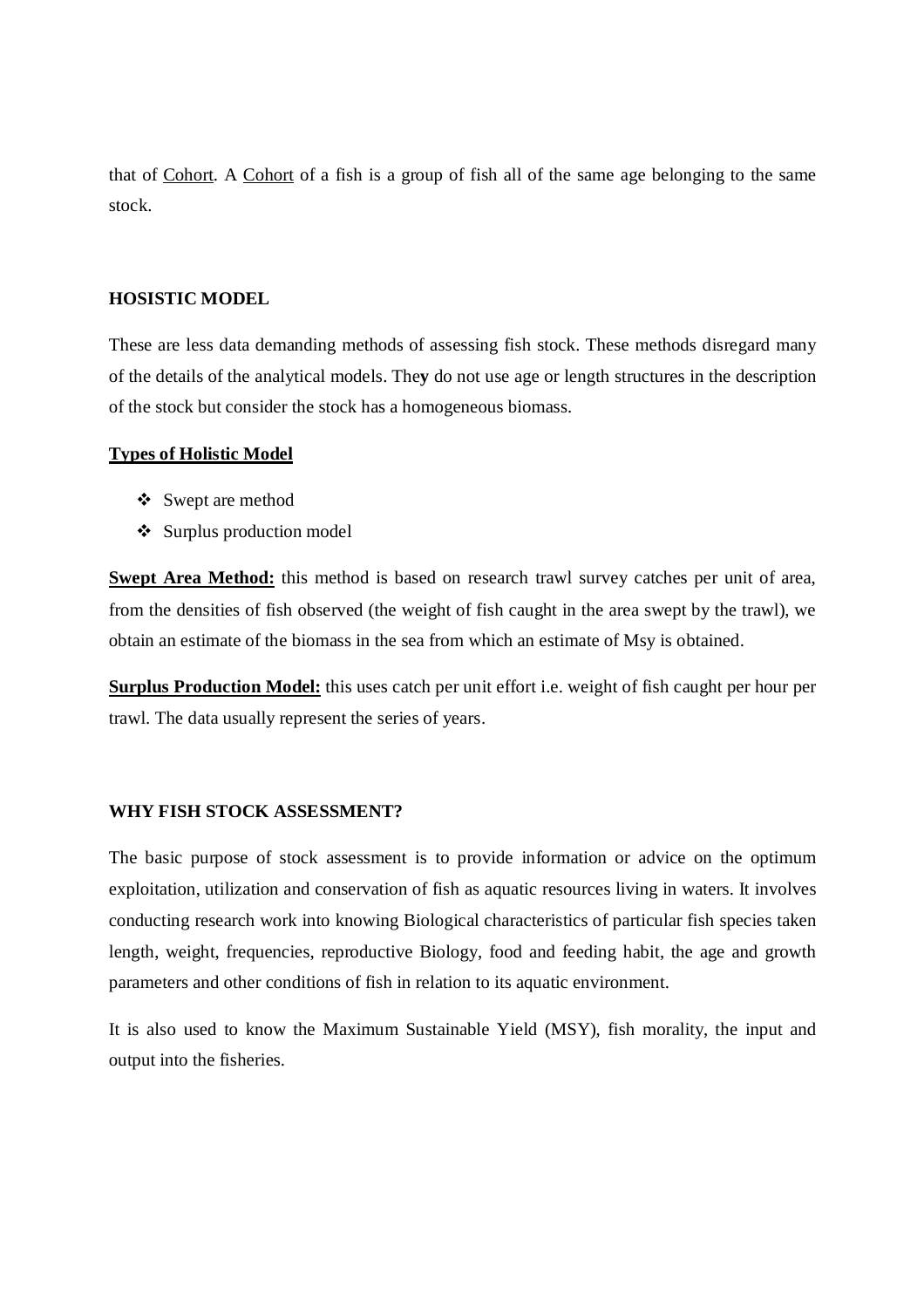To conduct fish stock assessment, scientists embark on investigation, involving survey. First, the site must be defined whether marine or fresh water environment or whether it is a small or large water bodies. The various survey carried out are: Research survey, Commercial survey and Frame survey.

## **TYPES OF SURVEY IN FISH STOCK ASSESSMENT**

## **RESEARCH SURVEY**

This involves a detail investigation of the fish-based on the objective. These may involve taking the bio data of the fish (length, weight, sex, age e.t.c.). The food of fish including percentage composition which includes: environmental features like weather, time, position of catch, physio-chemical parameters of the water body.

## **COMMERCIAL SURVEY**

This involves taking note of basic and important information of commercial usefulness e.g. length, weight, frequency, percentage composition of spp, which strictly for economic purpose e.g. has done by fishing company. This method is biased because most vital information regarding either missing or deliberately not investigated e.g. most commercial data are devoid of information on actual composition, landing and position. It is believed that such information bay be used as indication for taxation and to avoid rivalry with other company.

The data collection also depends on the size of the water body. If it is small body of water i.e. pond, total cropping can be done which involves the removal of all individual fishes in the water but for a large body of water e.g. lakes or reservoir, randomized sampling can be done which involves taking sample in random location.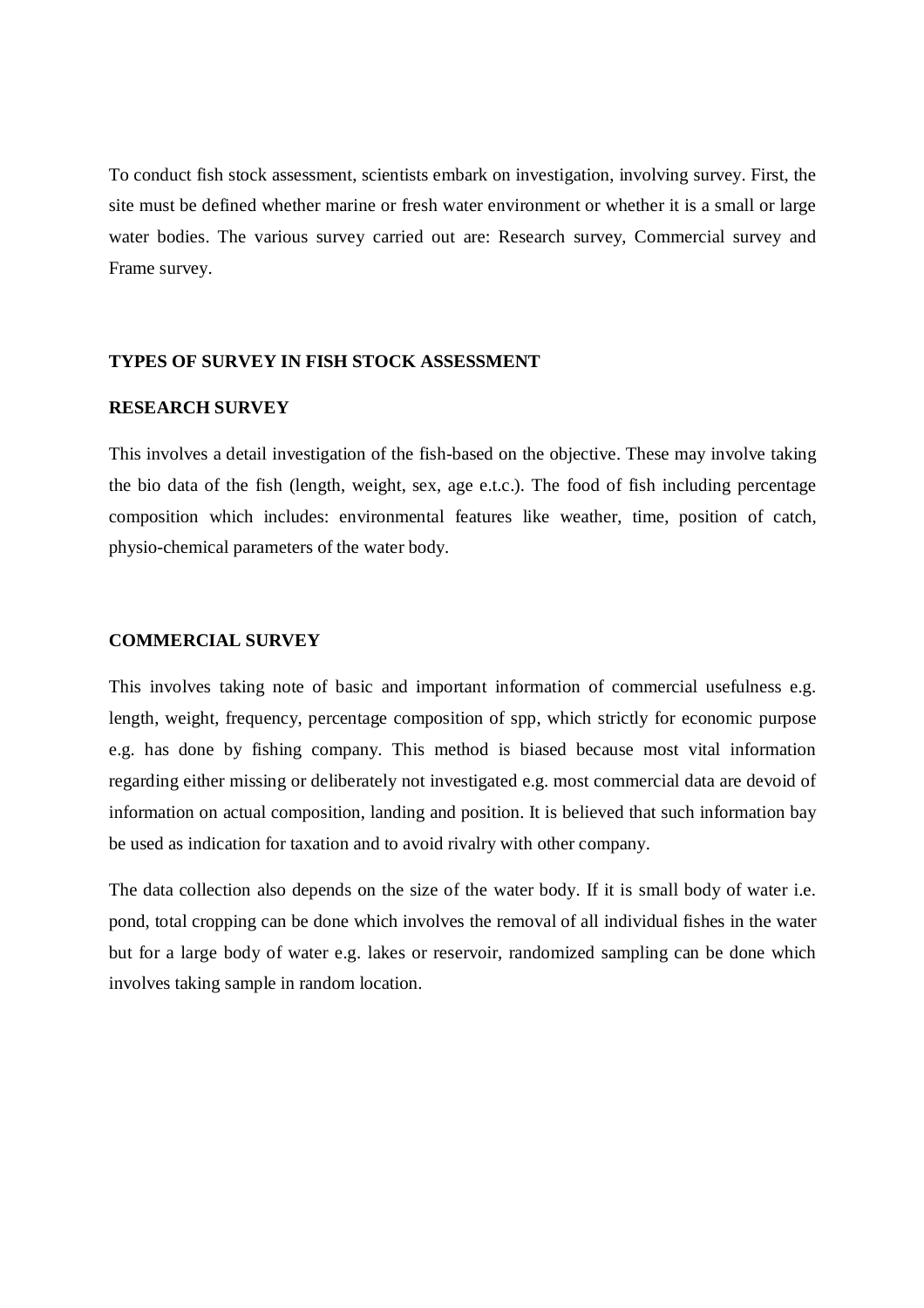## **DATA COLLECTION PROGRAMMES.**

The need for regular review of assessment programmed is imperative. Lake and reservoir fisheries may change rapidly, through changes in the stocks, the quality of the water, the population in the catchment area, or introduction of new fishing technologies. Managements objectives must be regularly evaluated and re-defined and assessment programmes altered to account for changes, if required. In Lake Malawi, for example, assessment programmes designed in the 1970's focused on large, commercially important species such as the cyprinids (Labeo mesops ). This species is now absent from commercial catches, which are presently dominated by small cichlids, many of which are not recorded by genera or functional group and have not been studied (Tweddle and Magasa 1989). The fisheries data collection programmes must now re-allocate resources to emphasis the study of these more important fisheries.

## **DISSEMINATION OF STOCK ASSESSMENT RESULTS**

Scientists engaged in stock assessment studies should make every effort to ensure that their work is published in a form available to others. While not every study is of sufficient general interest to be published in primary scientific journals, all well documented studies carried out competently are likely to be acceptable for publication in natural and regional journals, regional and international workshop proceedings, or as experience papers in international departmental reports, where results remain unavailable to others. Both FAO and ICLARM are supportive of publications in tropical fisheries, and may provide assistance in publication and distribution of reports.

Presentation of the assessment to manager must be concise simple but sufficiently comprehensive to allow them to make a decision based on the evidence, including an estimate of the risk attached to each decision, derived from the uncertainty in the data and assessment models.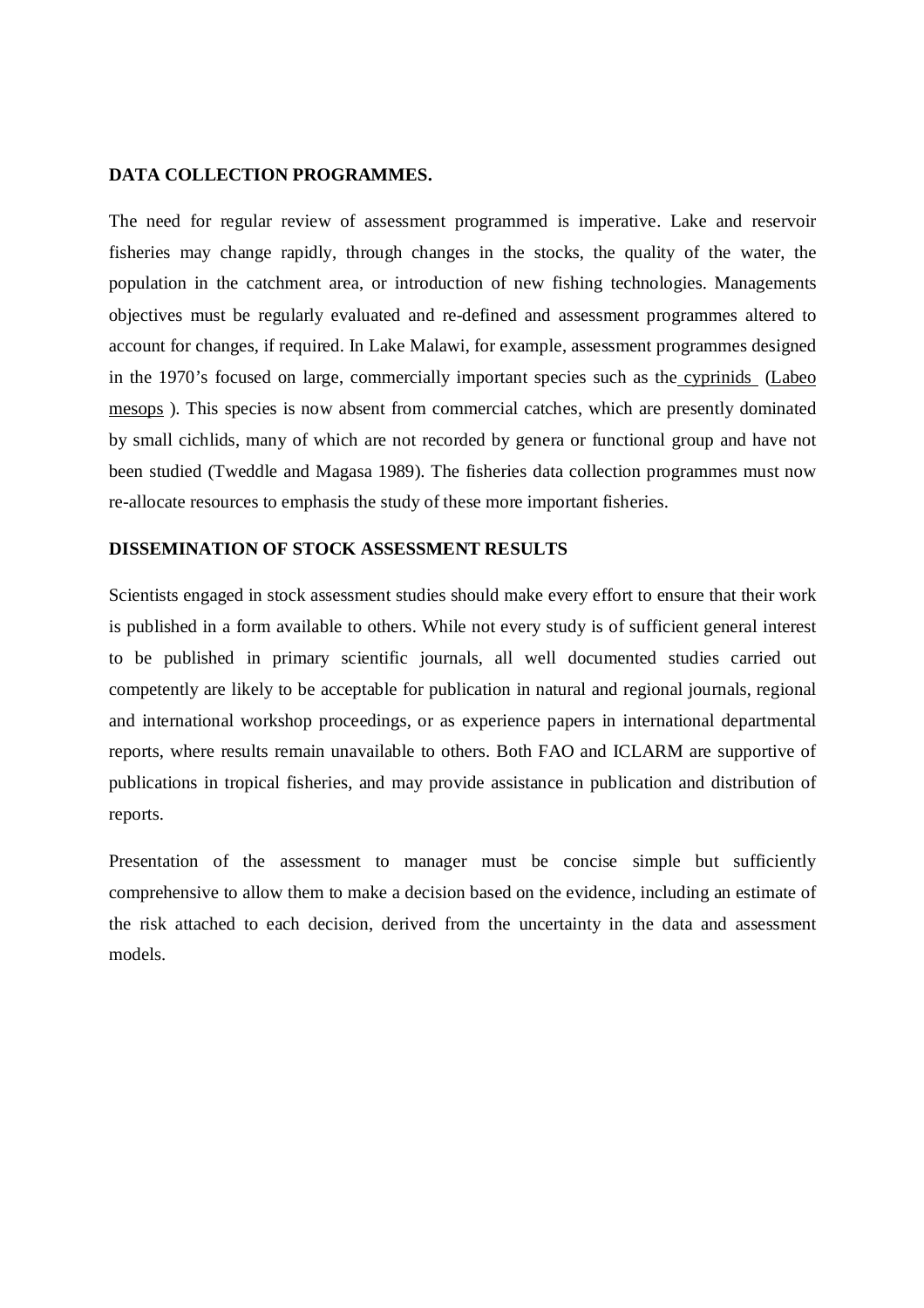## **METHODS OF FISH STOCK ASSESSMENTS.**

There are various methods used in assessing the fisheries resources of our inland water i.e. fresh water which may include large lakes, reservoirs e.t.c.

These methods includes.

- $\triangleleft$  Experimental gill net method
- Standing crop method
- Estimation of abundance under which we have
- I. Catch assessment survey
- II. Abundance estimated by catch per unit effort.
- III. Estimation by direct enumeration
- IV. Change in ratio estimation
- V. Mark recaptured methods / marketing and tagging

## **EXPERIMENTAL GILL – NET MEHTOD**

Experimental gill – net survey using a standard fleet of gill nets with graded mesh sizes comprising 25.4, 50.8, 63.5, 76.2, 88.9, 101.6, 127.0, and 177.8mm stretched mesh sizes. The 25.4mm mesh et was added to the traditional sampling fleet of seven mesh sizes (2, 2 ½, 3, 3 ½, 4, 5 and 7 inch stretched mesh sizes) each measuring 30meters long and 3meters deep giving a total fleet surface area of  $630m^2$ . The catch per fleet was usually extrapolated to catch per 1,000m<sup>2</sup> of net surface area for the purpose of standardization of the catch per unit effort (catch per night). The 25.4mm (1 inch) mesh was added for the purpose of compiling a complete list of species in the reservoir including the small adult species not usually captured in 50.8mm (2 inch) stretched mesh size.

## **STANDING CROP METHOD.**

Cove rotenones sampling using fish toxicant were usually conducted in the larger reservoirs in the country not utilized, for drinking water. The survey involved the blocking of unit areas of the littoral zone preferably coves or inlets and applying the requisite amount of fish toxicants to kill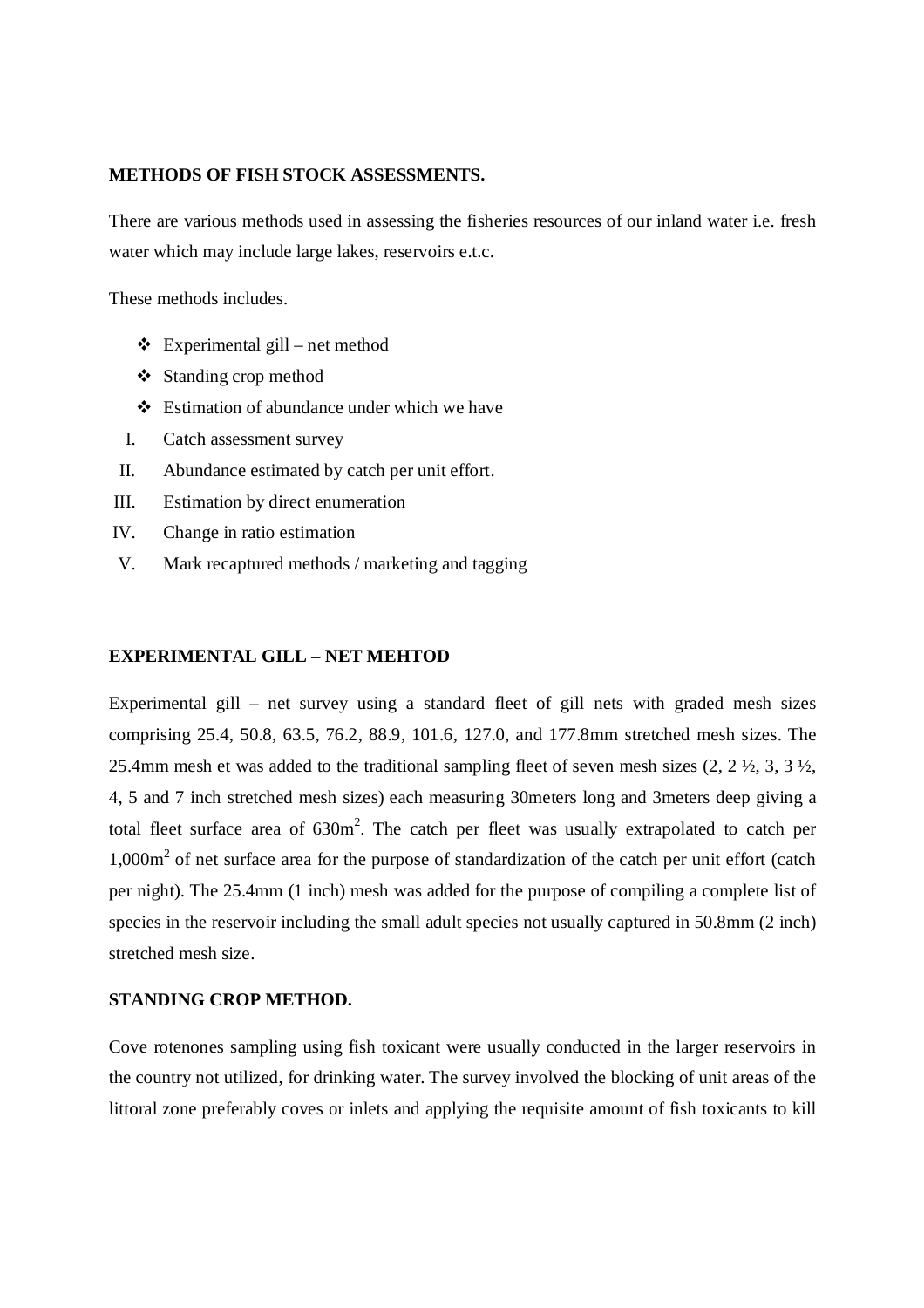all the fish in the blocked area. The total number and weight of fish collected in the blocked areas were then scaled up to biomass or standing crop per hectare of the shoreline sampled.

Often, the station chosen in most lakes for rotenone survey corresponded with the stations sampled with the gillnet fleets. In most cases, the two surveys were conducted simultaneously for purposes of direct comparison.

The comparison was also intended to save cost and labour in the field surveys if it become possible to extrapolate one from the other. As a matter of caution it is not advisable to conduct cove rotenone survey in a small drinking water reservoir.

## **ESTIMATION OF ABUNDANCE**

Estimation of abundance is one of the most interesting aspect of fish Biology. The mobility of fishes couple with their invisibility due to cover (water), habitat preferences that can only be survey on a piece meal business presents an enormous challenge to the Biologist who must know how many fishes are present in a given population. Because direct enumeration is rarely possibly, Biologist generally use estimation of population catch based upon some kinds of survey procedure rather than a census.

General method of Estimation Numeric Abundance of fish are:

- Estimation from catch statistics / catch assessment survey
- $\div$  Estimation by direct enumeration
- Change in ratio method
- Mark recaptured method

## **ESTIMATION FROM CATCH STATISTICS / CATCH ASSESSMENT SURVEY**

Statistical catch assessment survey of the commercial fisheries were usually conducted simultaneously with the experimental gill net survey in order to determine the total number of artisanal fishermen exploiting the fisheries of the small lakes and their mean catch per boat. The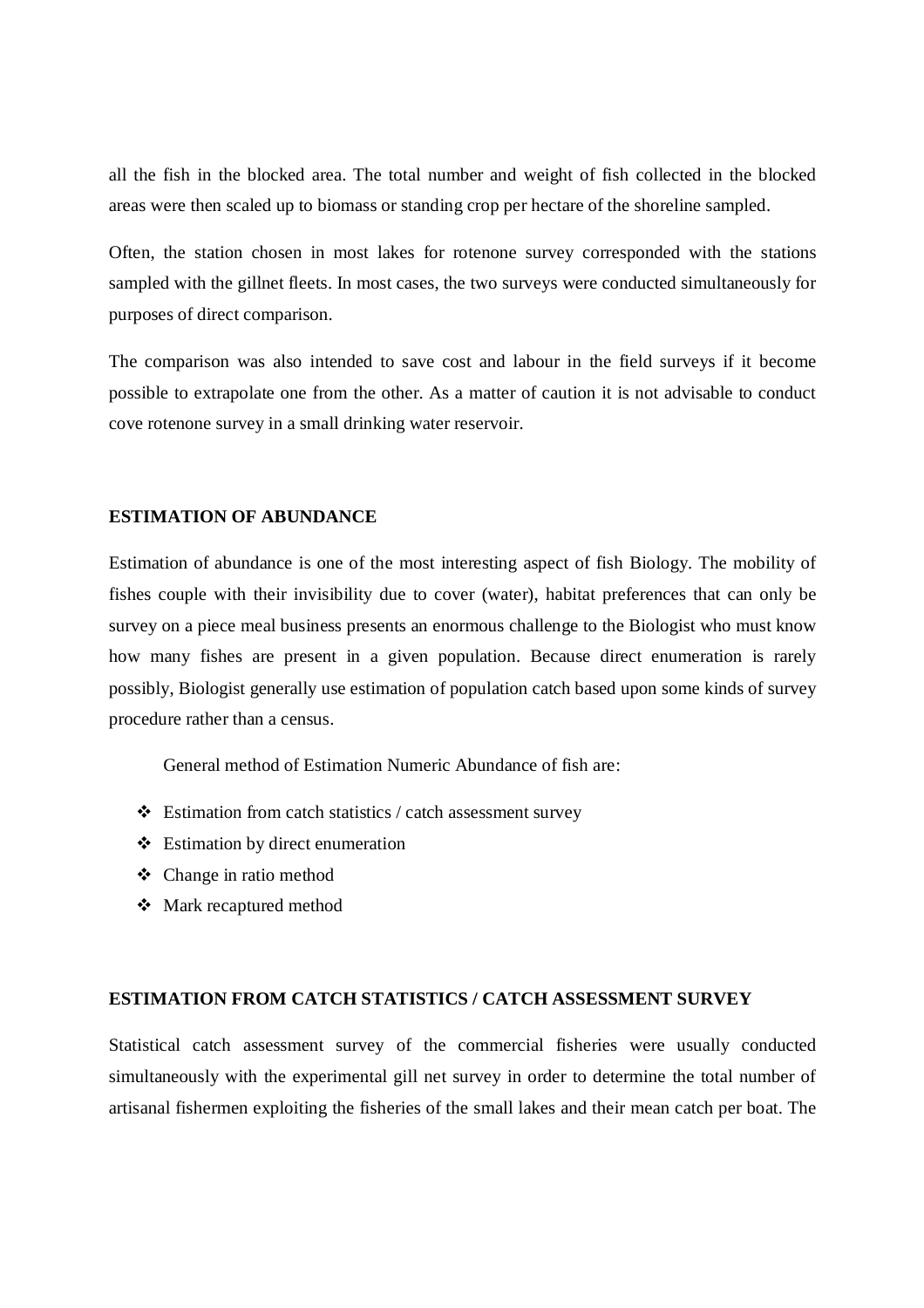objective of such a comparison was to establish some relationship between the catch per boat in commercial landing the catch per  $1,000m^2$  of graded fleet of net in experimental surveys.

This was intended to cut down expenditure in field surveys by using one to extrapolate the other.

#### **ABUNDANCE ESTIMATED BY CATCH PER UNIT OF EFFORT (CPUE)**

The CPUE is the number or the weight of fish caught per a unit of effort. This is usually a measure of quantity such as wet weight of fishes, the number of or number of baskets. When the CPUE is then combined with he appropriate activities level, the answer gives us the yield. If the length of the gill net used is low, CPUE could be recorded in units such as Kilogram per 100 meters of nets per day, Lobster caught per trap per day or at 24hrs and demersal fish caught per hour of trawling. CPUE is also fishing efforts required to yield a certain catch in Kg/day. The mean average of this is then calculated for the whole lake or each stratum (this means that the river is divided into different layers) the sum of that weight of all the fishes gives the catch in Kilogram.

 $CPUE =$  Sum of the weight of all species or number of species Types of gear used

## **ESTIMATION BY DIRECT ENUMERATION**

.

In this method, suppose we know the boundary of the total population space but we do not know how the population is distributed in this space, we arbitrarily divided the space into "A" equal spaces and select "a" of these to enumerate completely. The experiment yields error free numbers N1, N2, N<sup>3</sup> …................... Na for the spaces up to a 1, 2, 3, ………… (a). Then, if this is the population of the samples, we now have

$$
N = \sum_{i=1}^{A} Ni
$$
 and then our estimate of N becomes  $\tilde{N} = A \sum_{i=1}^{A} Ni$ 

The whole population divide by 3 i.e No. of As and multiply by (a) gives the total population.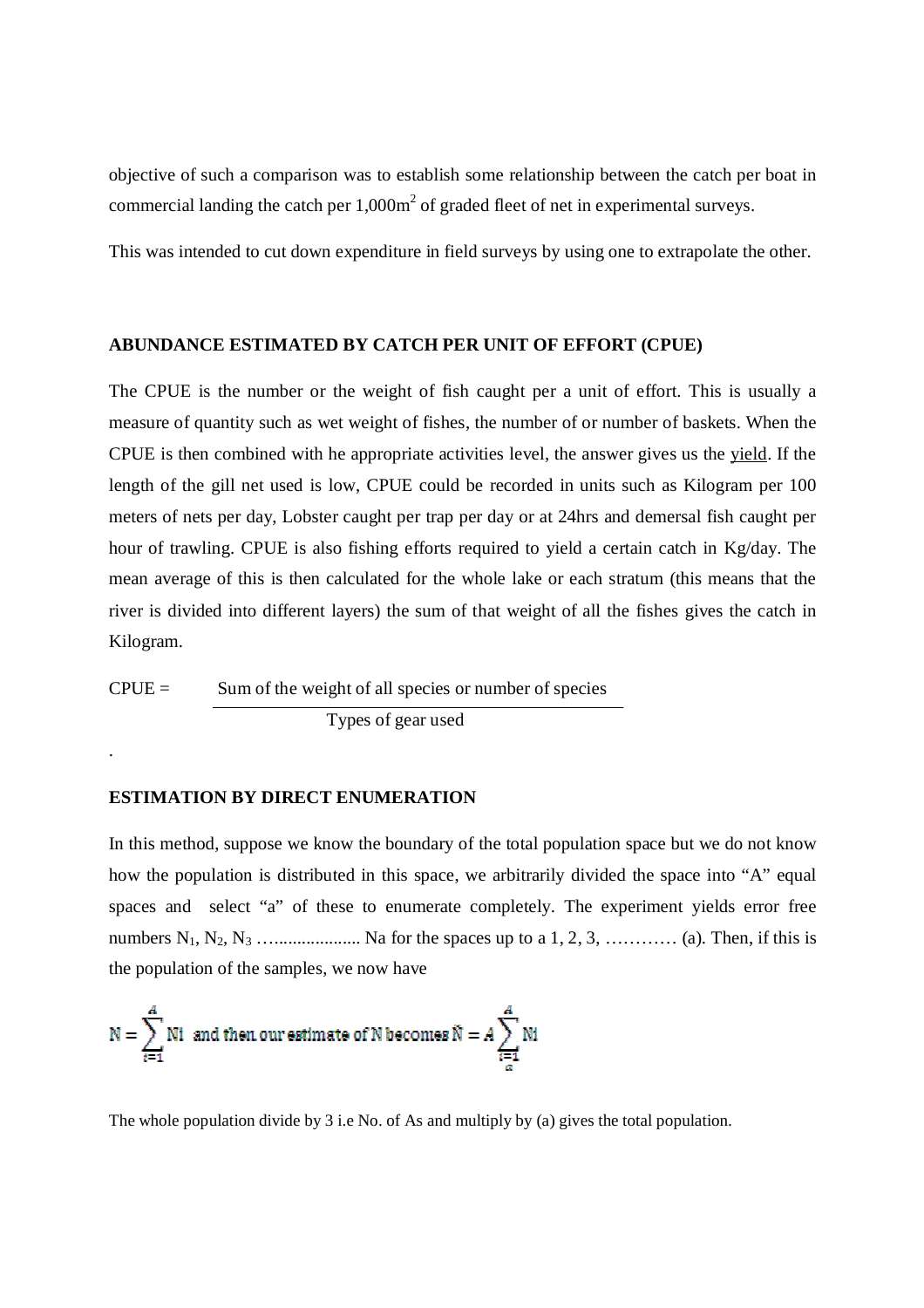$$
\tilde{N} = A \sum_{\substack{i=1 \\ a}}^{A} Ni
$$

This estimate is valid whether the population is randomly dispersed in space or contagious by distributed, (over dispersed) or uniformly distributed, (under dispersed).



## **CHANGE IN RATIO ESTIMATION**

Method of this type has been variously known as change of compositions, survey removal or dichotomy method. The basis for this method is an obscene change in the relative abundance of 2 classes of animals within a population. The chases may be naturally occurring group such as age, species or sex classes or they may be artificial constructed classes such as market fish. The nature of the change in ratio of the classes allows us to estimate population abundance on survival e.g. in a situation where males of females might be selectively removed is evident in the equation:

> (No. of males before removal) – (No. of males removed) (population size before removal) – (Total No. of animal removed)

Note that, the signs in the word equation depends upon whether fish are entering or leaving the population.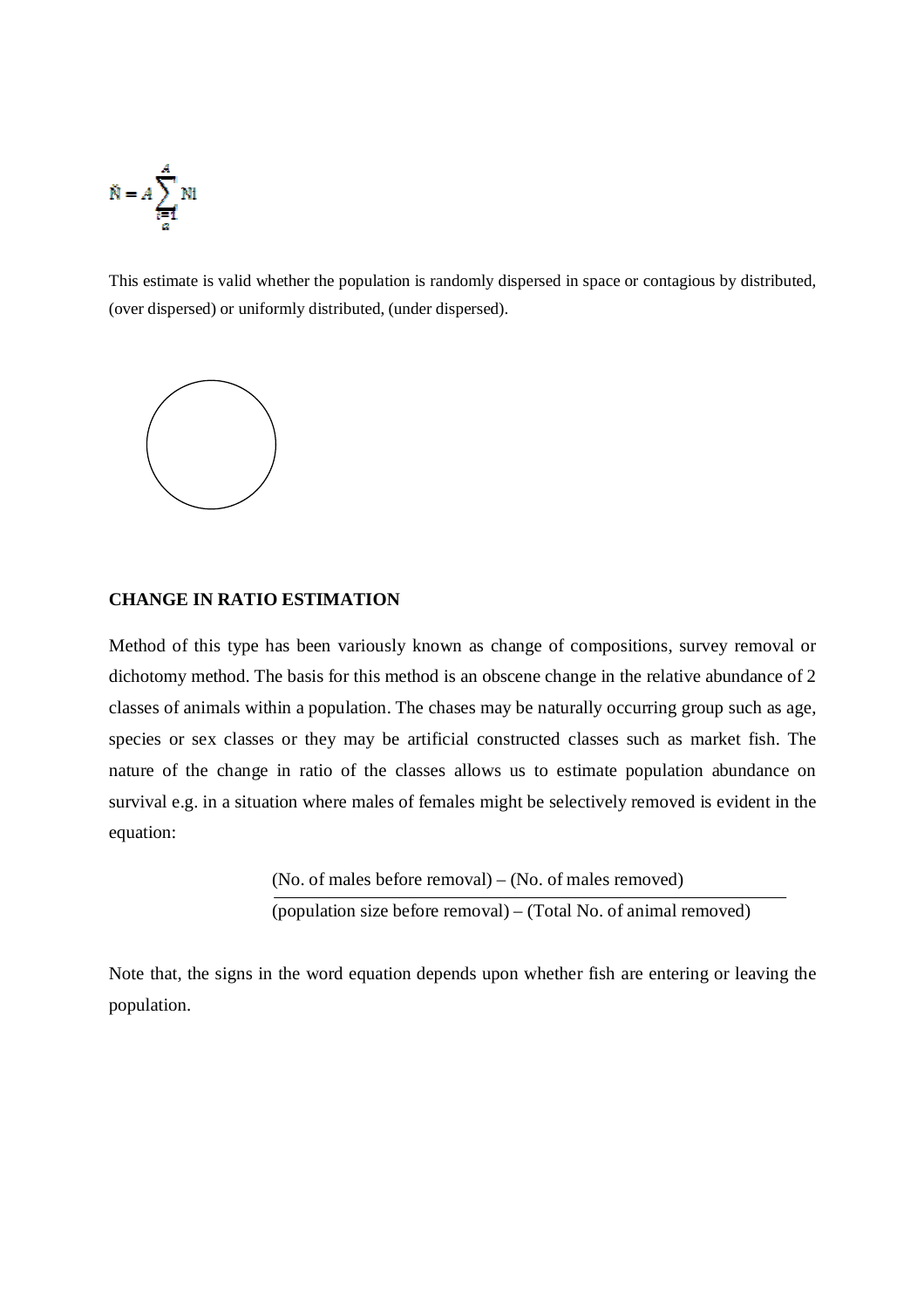### **MARK RECAPTURED METHOD MARKING AND TAGGING.**

A mark is defined as any factor or feature that makes a fish identifiable either as an individual or as a member of a batch. It could be artificial e.g. mutilation of fins, addition of tags or naturals e.g. genetic maker or DNA in the body of parasite.

Tagging involves the use of a tag to identify an individual fish. A tag can bear a serial number, which converse an advantage for its use. Marketing fish enable scientist to estimate their number in directly and to monitor the growth or fate of the labeled individual fish.

The main uses of tagging involves:

- 1. Studies on population parameters e.g. in densities, mortality rate, rate of exploitation, rate of recruitment e.t.c.
- 2. Studies on movement and migration
- 3. Age determination and growth
- 4. Behavioural work and other studies for recognition of individual involved. Effective and ideal marking method should permanently and unmistakably recognized the fish and the method should be in expensive, easy to apply infield condition and have no effect on the fish growth, mortality, behaviour, liability to rapture by predators or fishing gears or its commercial value.

## **MARK AND RECAPTURE**

Mark and recapture is a method commonly used in ecology to estimate population size and population vital rates (i.e. survival, movement, and growth). This method is most valuable when a researcher fails to detect all individuals present within a population of interest every time that researcher visits the study area. Other names for this method, or closely related methods, include **capture-recapture, capture-mark-recapture, mark-recapture, sight-resight, mark-releaserecapture** and **band recovery.**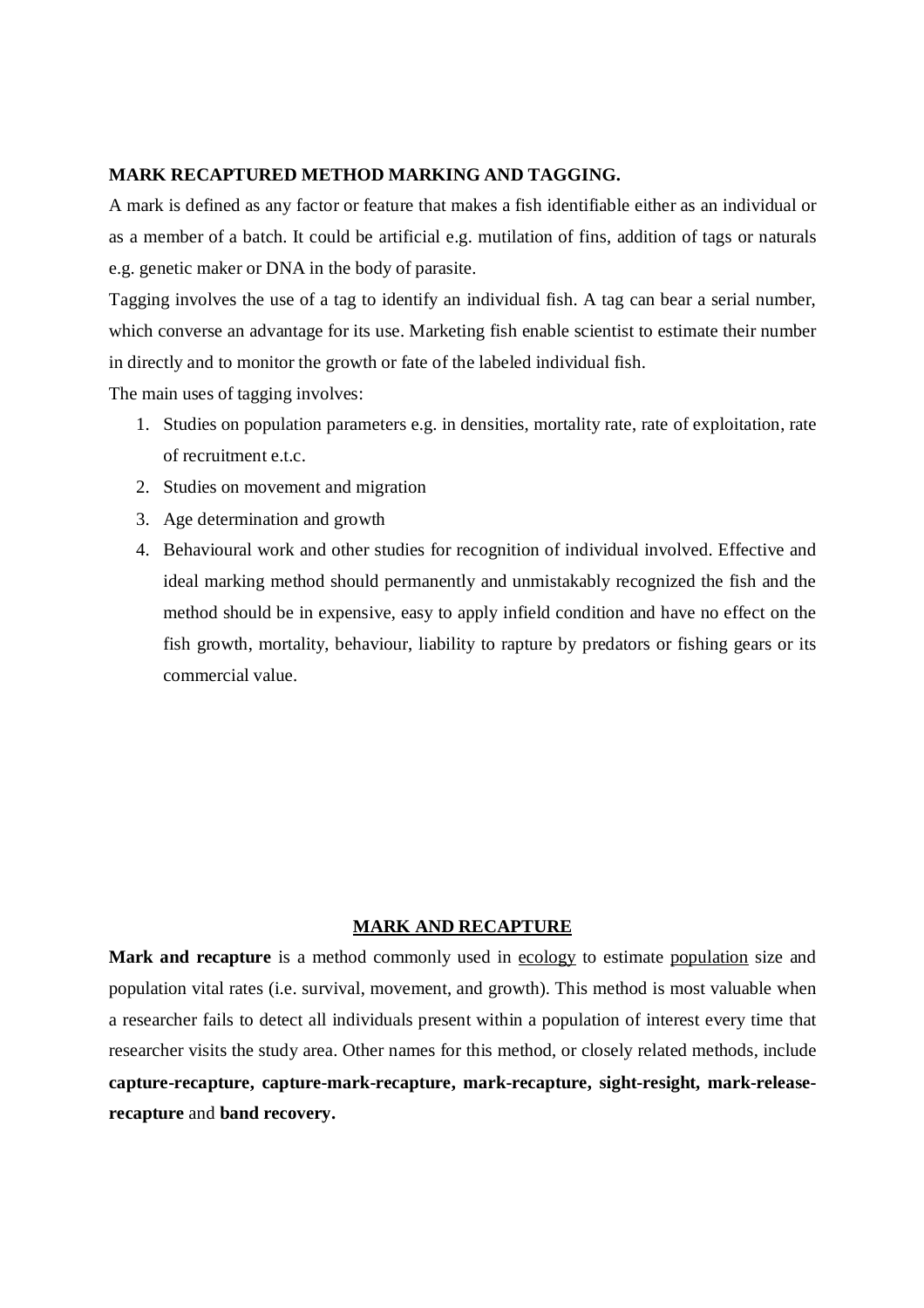Another major application for these methods is in epidemiology, where they are used to estimate the completeness of ascertainment of disease registers. Typical applications include estimating the number of people needing particular services, say services for children with learning disabilities, services for frail elderly living in the community, or with particular conditions, say illegal drug addicts, people infected with HIV, e.t.c.

#### **Field work related to mark-recapture**

Typically a researcher visits a study area and uses traps to capture a group of individuals alive. Each of these individuals is marked with a unique identifier (e.g., a numbered tag or band)., and then is released unharmed back into the environment. This technique was originally used by Meiron, Naaim Salam and Nick Darling in 1894.

Sufficient time is allowed to pass for the marked individuals to redistribute themselves among the unmarked population.

Next, the researcher returns and captures another sample of individuals. Some of the individuals in this second sample will have been marked during the initial visit and are now known as recaptures. Other animals captured during the second visit will not have been captured during the first visit to the study area. These unmarked animals usually are given a tag or band during the second visit and then are released.

Population size can be estimated from as few as two visits to the study area. Commonly, more than two visits are made, particularly if estimates of survival or movement are desired. Regardless of the total number of visits, the researcher simply records the date of mathematically to estimate population size, survival, or movement.

#### **Population estimates using a mark-recapture technique in Aquaculture**

Background: Quadrat counts are a typical method for estimating the abundance of a sessile organism, but many ecologists study organisms that move. To estimate the population size of mobile organisms, one commonly used method is the mark-recapture technique. This involves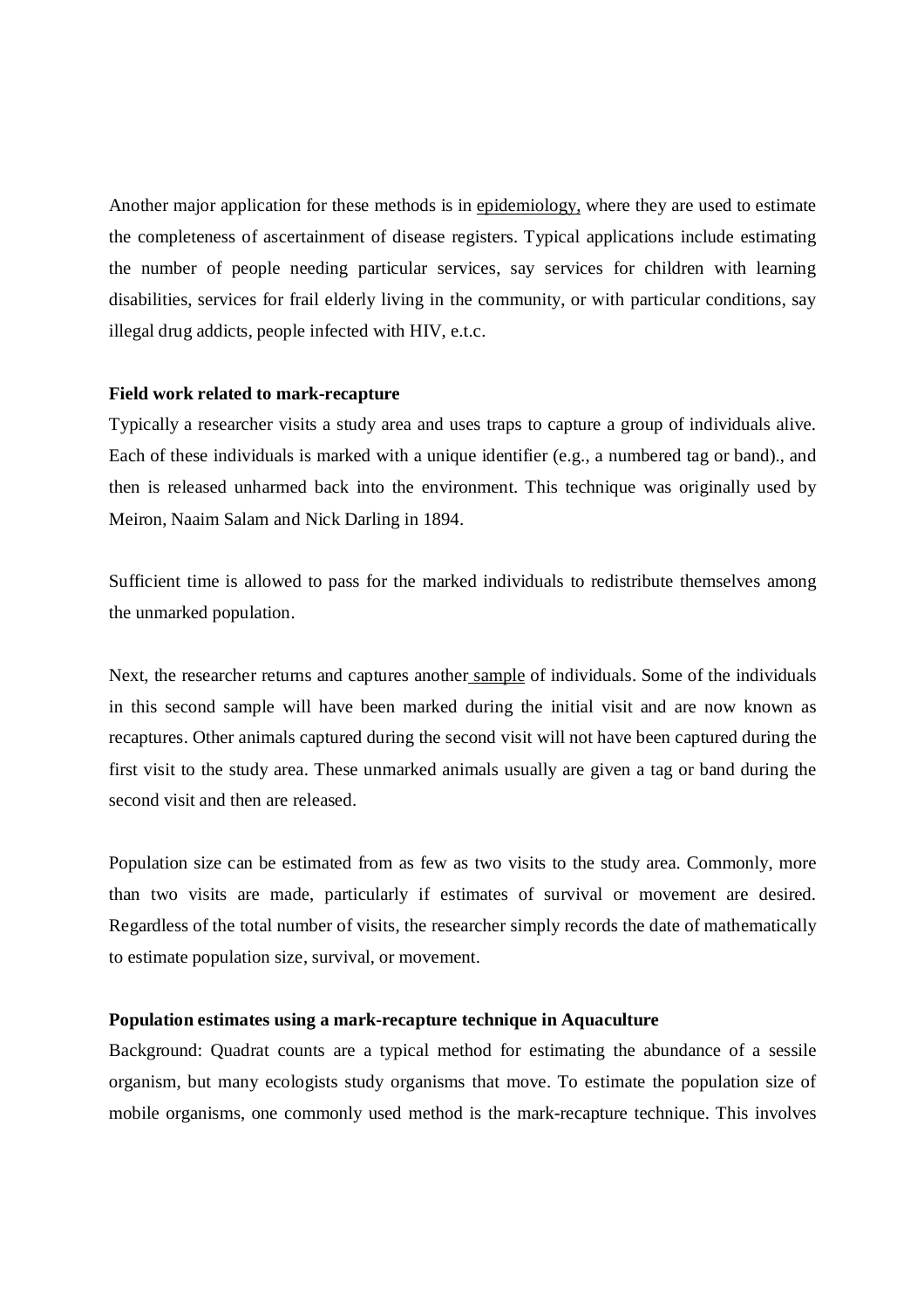first capturing and marking a sample of organisms and then recapturing them and counting the number that have marked. As discussed in lecture, there are many variations on the basic technique as well as many assumptions involved in each specific method. In this lab, we will use the Petersen method to estimate the population size of the common water strider, *Gerris remigis,* at two locations along a small in Tilden Park.

*G.remigis* (Order: Hemiptera; Suborder: Heteroptera (true bugs) is semi-aquatic, living on the surfaces of ponds, slow-moving streams, marshes, and other quiet waters. The front legs of water striders are short, modified for grasping and used strictly for capturing prey. The middle and hind legs are long and thin, allowing the water strider's weight to be supported by surface tension. It skates across the water by synchronous, oar-like movements of the middle legs, which are longer than the others, while steering with its hind legs. A water strider's legs are covered with thousands hairs that render them effectively non-wetting. This property allows it to freely remove its legs from the surface to row. A water strider's weight is balanced by a surface tension force more than ten times its weight. This large margin of safety allows the strider to freely lift its legs from the surface during rowing or to support the weight of a companion without falling through the surface.

Gerrids are predaceous, feeding mainly on insects and other organisms that fall on the water, but they can also catch aquatic insects (e.g. mosquito larvae) that swim near the surface. Adult *G.remigis* are 14-18mm long; females are approximately 50% larger than males. In breeding season, water striders communicate by sending ripples to each other on the surface of the water. Females lay eggs at the water's edge, usually on plant stems. When eggs hatch, nymphs must grow for over a month before molting to the adult stage. In central and northern California, gerrids overwinter as adults in leaf litter or protected vegetation along shores. Certain species exhibit wing dimorphism, with shorter-winged morphs occurring in more permanent aquatic habitats.

Field instructions: the goal is to mark and recapture as many water striders as possible. To facilitate this, we will divide into two groups of four with each group performing the same tasks, so as to increase our sample size.

Day 1: Marketing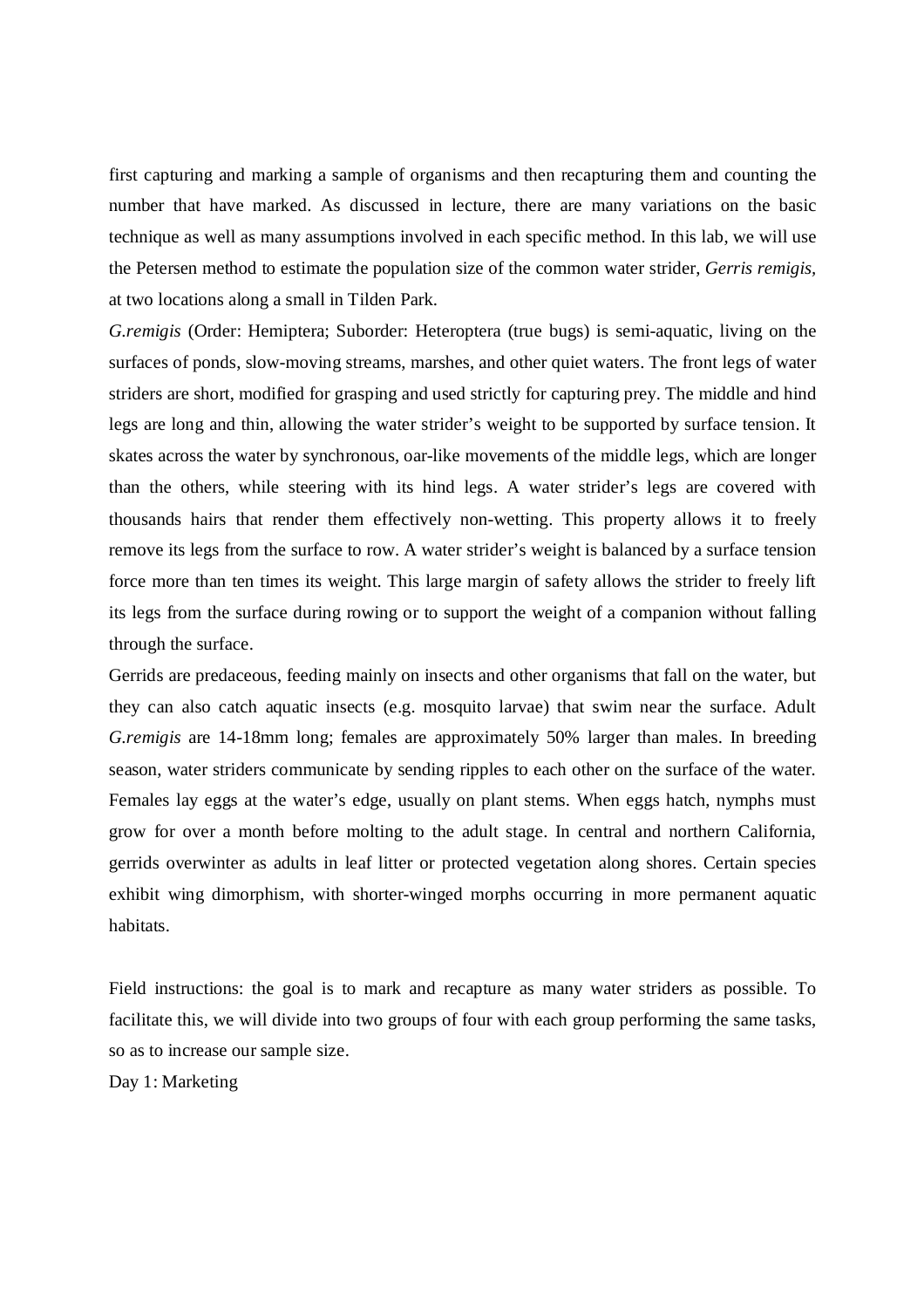At each of the two study reaches, we will collect, mark, sex, measure and release a large number of water striders. Use the following procedure:

- 1. Catch water striders with an aquarium dip net, and place them in a plastic box containing about an inch of stream water. To prevent the striders from escaping, be sure to keep the lid closed between captures.
- 2. When you have finished capturing the sample, transfer individuals to a second plastic box that is lined with paper towels. This will allow them to dry for marking.
- 3. First measure and then mark each individuals, placing them in a second paperlined box to insure that the marks dry. Measure the length of each individual tip of rostrum to tip of abdomen), determine its sex (see handout), and then mark the dorsum with a small dot of "whiteout". It is critical to avoid getting whiteout on the ventral plastron, as this will kill the gerrid. The length and sex of each individual should be recorded.
- 4. When the entire sample has been marked, release the striders in the pool where they were collected.
- 5. Using quadrants, estimate the area of pools occupied by the sampled population of striders.

Day 2: Recapturing

- 1. Using the aquarium nets, capture as many striders as possible from the sampled pools, placing them in plastic boxes containing about an inch of stream water.
- 2. Examine each striders for a whiteout mark, determine its sex, and measure its length as above.
- 3. When sampling is completed, return the striders to the sampled pools.

Data analysis: In the computer lab, use Excel and the Peterson method equations to answer the following questions:

- 1. What is the estimated density of striders in each study reach? Determine the 95% confidence intervals for these estimates following the procedures in Krebs.
- 2. What is the sex ratio of striders in each of the study reaches? Does it differ statistically from 50:50?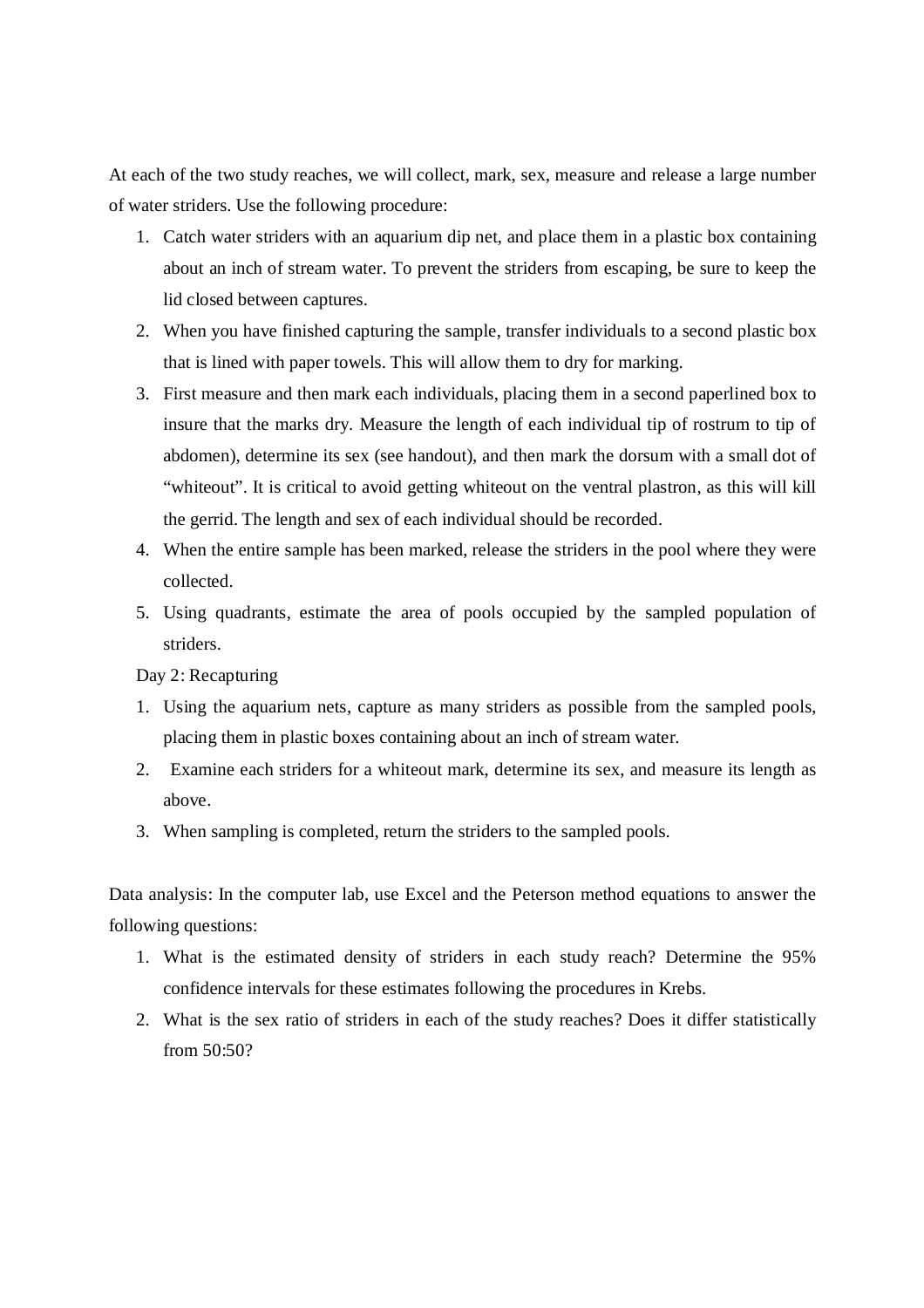- 3. Plot a histogram of the size-distribution of strider at each site. What is the average and variance in length in each of the study reaches? Using 2-way ANOVA, determine if strider gender and / or site significantly affect average strider size.
- 4. Using a chi-squared test, determine if males and females were recaptured with equal frequency?

#### **AIDS TO FRESH RESEARCHERS IN FISH BIOLOGY**

#### **Data collection in Fishes**

This chapter is included for the benefit of readers (especially research officers and students) who may wish to undertake a study on fishes or fish biology. There are various aspects to investigate under the subject, for instance, fish physiology, parasitology, ecology, population studies, nutrition, genetics, e.t.c. are different aspects that can be studied. There are few items of basic information which are common to all these aspects and which are necessary in order to collect meaningful data. These are discussed below. A data chart, (Table 10.1) is necessary.

### **1. Size measurement**

A measuring board graduated in centimeters or a long ruler fixed to a table is needed for size measurement. In the measurement of fish length, the standard length, fork length and total length are often measured (see fig 10.3). It is advisable to use the standard length because sometimes the tip of the tail might have been chopped off by predators or taken off by other means. Such tails will not give reliable results. Also one may wish to know the girth of the fish and the length of the head. Girth measurement is necessary in considering mesh sizes of fishing nets since the girth is the widest part of the body. The width of the mouth may be measured by opening up the mouth to its maximum width. This is important in estimating the possible size of preys.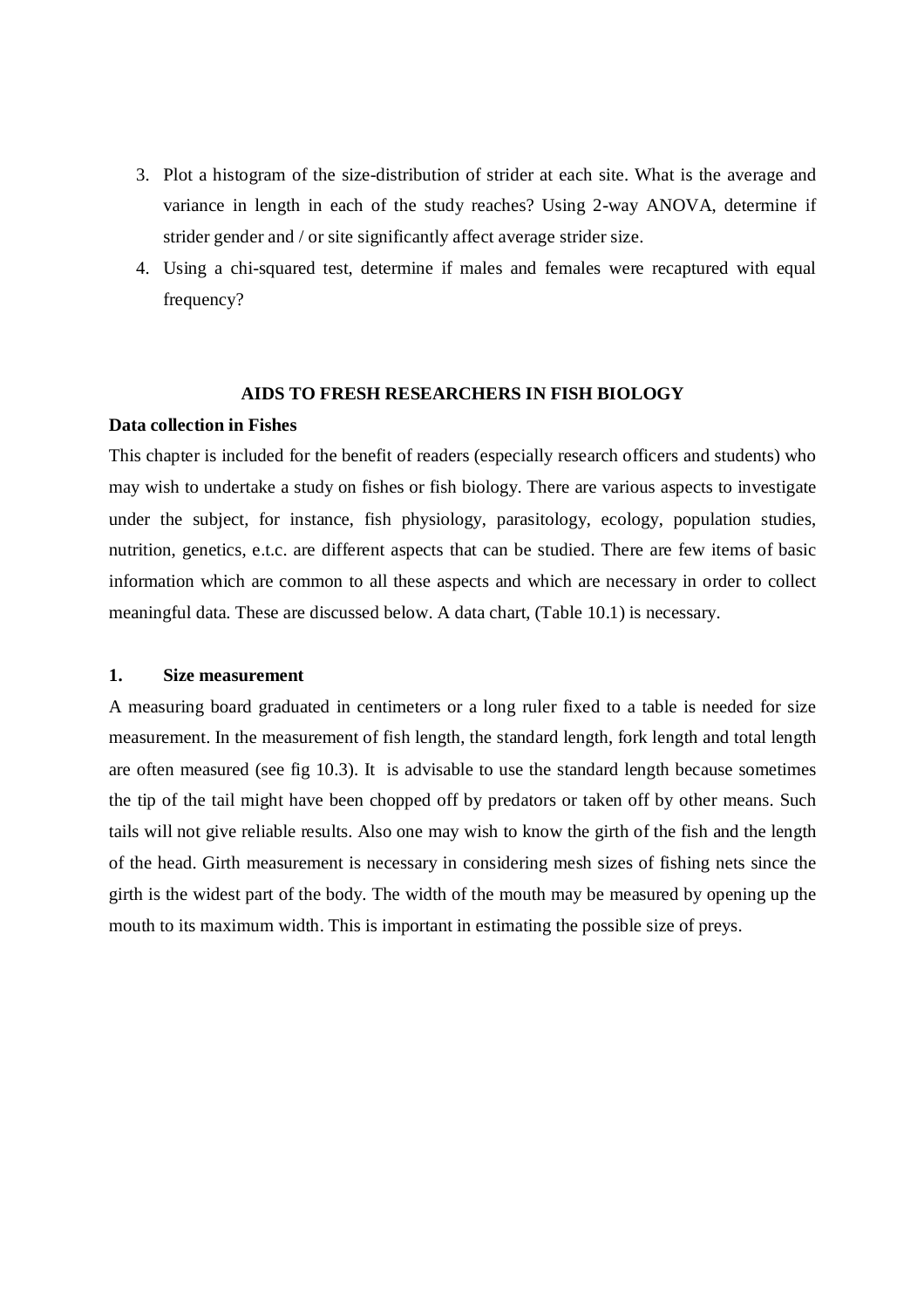## **Key**

| AВ        | Preorbital length        |
|-----------|--------------------------|
| AD        | Head length              |
| BC        | Eye                      |
| CD        | Postorbital length       |
| EF        | Length of pectoral fin   |
| GP        | Depth of body            |
| H         | Base of anal fin         |
| JK        | Caudal peduncle (length) |
| KL        | Caudal fin length        |
| <b>MN</b> | Length of rayed dorsal   |
| MO        | Depth of dorsal          |
| MQ        | Base of spined dorsal    |
| АK        | Standard length          |
| AL        | Total length             |
| $AI^I$    | Fork length              |

There is always a relationship between the gape of the mouth and the size of prey. Sometimes the distance between the fins and the tail or head and between one another is used in taxonomic study. The length of the gut is useful when placing fish in trophic groups. The diameter of the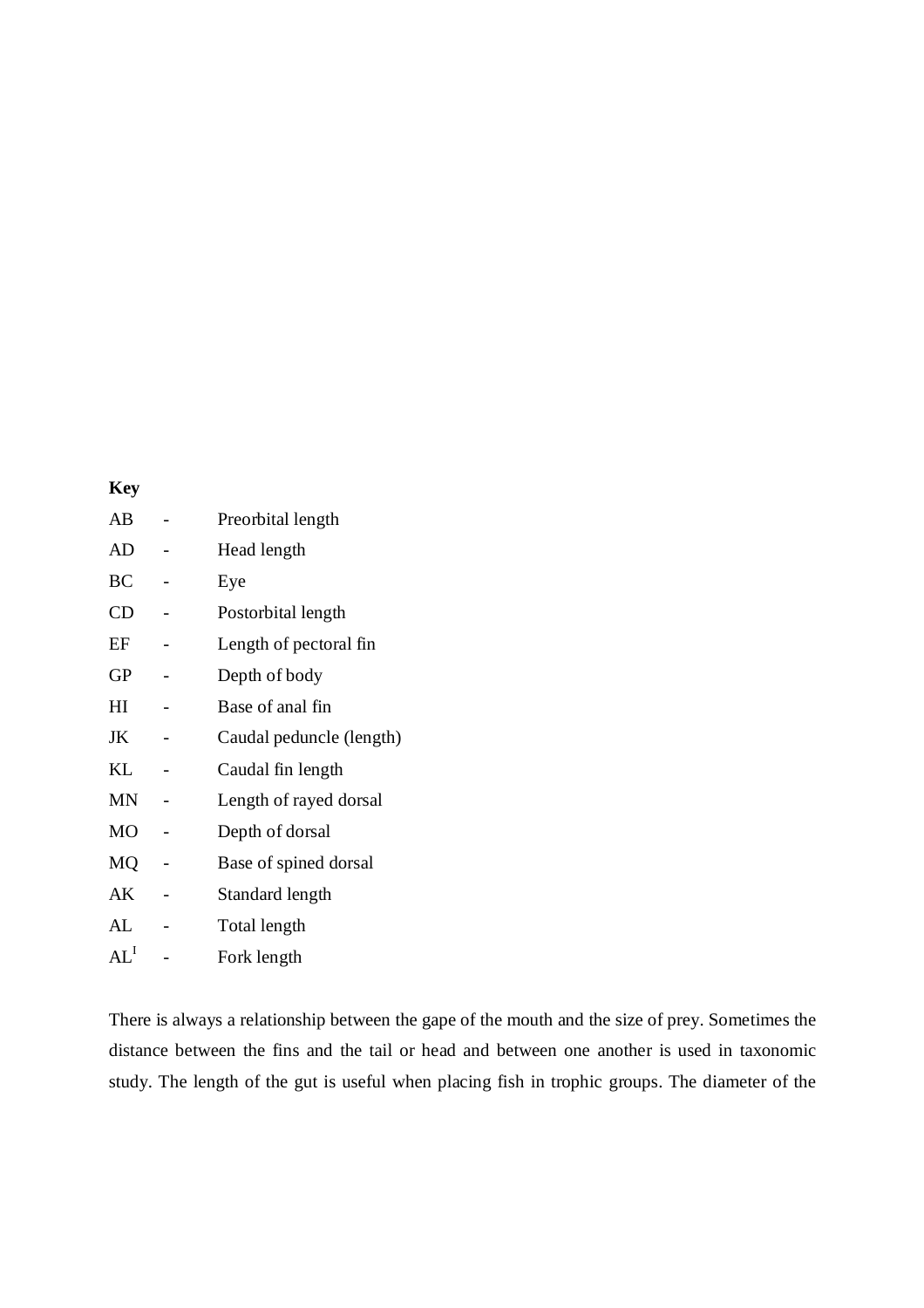eyes, the position of the anal opening in relation to the tail and the head are also of taxonomic importance. All measurement should be expressed in millimeter (mm) or centimeter (cm).

## **2. Weighing**

The weight of the fishes should also be obtained in grammes or kilogrammes using a spring balance, either the hanging type or the top-loading type. Sometimes more sensitive electronic weighing balance (e.g mettle balance) is required when weighing balance (e.g mettle balance) is required when weighing small materials like stomach contents, gonads, tissues, e.t.c.

## **3. Sex of fish**

Because the sex of fish affects a various aspects of the fish life-food, rate of growth, size at maturity, parasite infestation, e.t.c. – it is often necessary to determine it as well as the stage of gonad development, and the ratio of the gonad to the body (gonado-somatic ratio).

In some cases, the sex of fish can be determined by the examination of the external features. For example, male and female Tilapia, Sarotherodon and Oreochromis spp. can be identified by merely looking at the papillae: there are two orifices (openings) in the papillae of female and one in male. In most catfishes the male has an elongated papilla whereas the female has a short rounded vulval. Many other species do not show differences of this type. Colour difference is only reliable during breeding in some cichlids. The family Cyprinodontidae also shows marked sexual differences, in that male have larger fins than female. Besides these few examples, male and female can only be identified by examining the gonads and this involves the dissection of the fish.

In the very young specimens when eggs are not yet produced, the gonad can be differentiated by their shape. The female gonad can be differentiated by their shape. The female gonad (ovary) is wider posteriorly and tapers anteriorly, while the male gonad (testis) has the same width almost throughout its length. In bigger specimens, the female can be recognized by the swollen eggfilled lower part of the gonad, although the male gonad maintain the same width throughout its length, and upon gentle pressing, it may bring out a whitish yellowish milt. The gonad should be weighed always using a sensitive balance (analytical balance when available) and the weight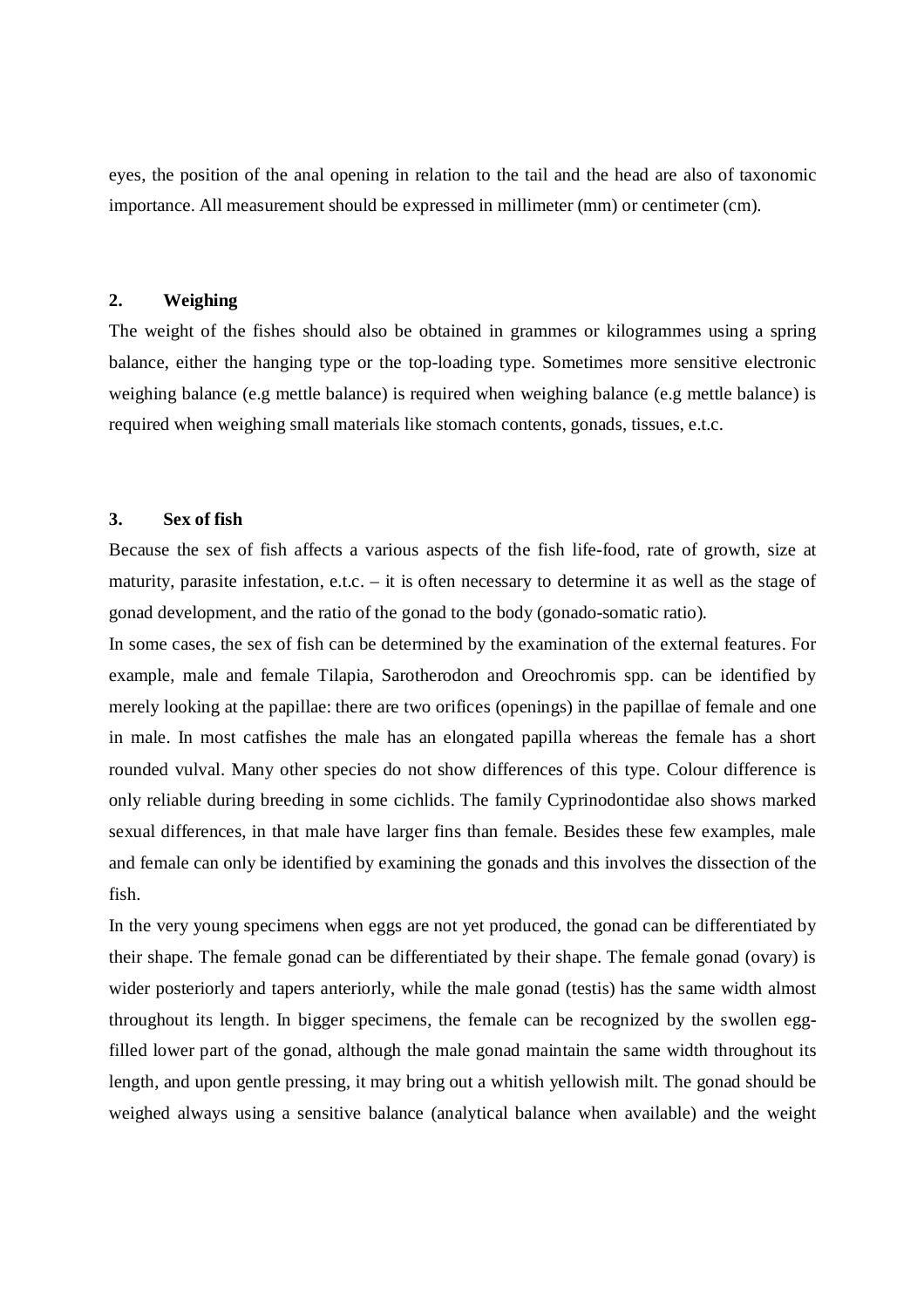recorded. From the weight value, it is possible to calculate the gonado-somatic ration (G.S.R.) or gonado-somatic index (G.S.I.) both of which may be useful in the interpretation of data later. The stages of gonad development identified by Nilkosky (1963) which have since been found useful are given below:

## **Gonadal Stage I – Immature**

Young individuals which have not yet engaged in reproduction, gonads of very small size.

## **Gonadal Stage II – Resting Stage**

Sexual products have not yet begun to develop, gonads of very small size, eggs not distinguishable to the naked eye.

## **Gonadal Stage III – Maturation**

Eggs distinguishable to the naked eye, a very rapid increase in weight of the gonad is in progress; tests change from transparent to pale-rose colour.

## **Gonadal Stage IV – Maturity (Gravid)**

Sexual products ripe, gonads have achieved their maximum weight, but the sexual products are still not extruded when light pressure is applied.

## **Gonadal Stage V – Reproduction (Running)**

Sexual products are extruded in response to light pressure on the belly, weight of the gonad decreases rapidly from the start of spawning to its completion.

## **Gonadal Stage VI – Spent Condition**

The sexual products have been discharged, genital aperture inflamed, gonads have the appearance of deflated sacs, the ovaries usually contain a few left-over eggs and the testes, some residual sperm.

## **Gonadal Stage II – Resting Stage**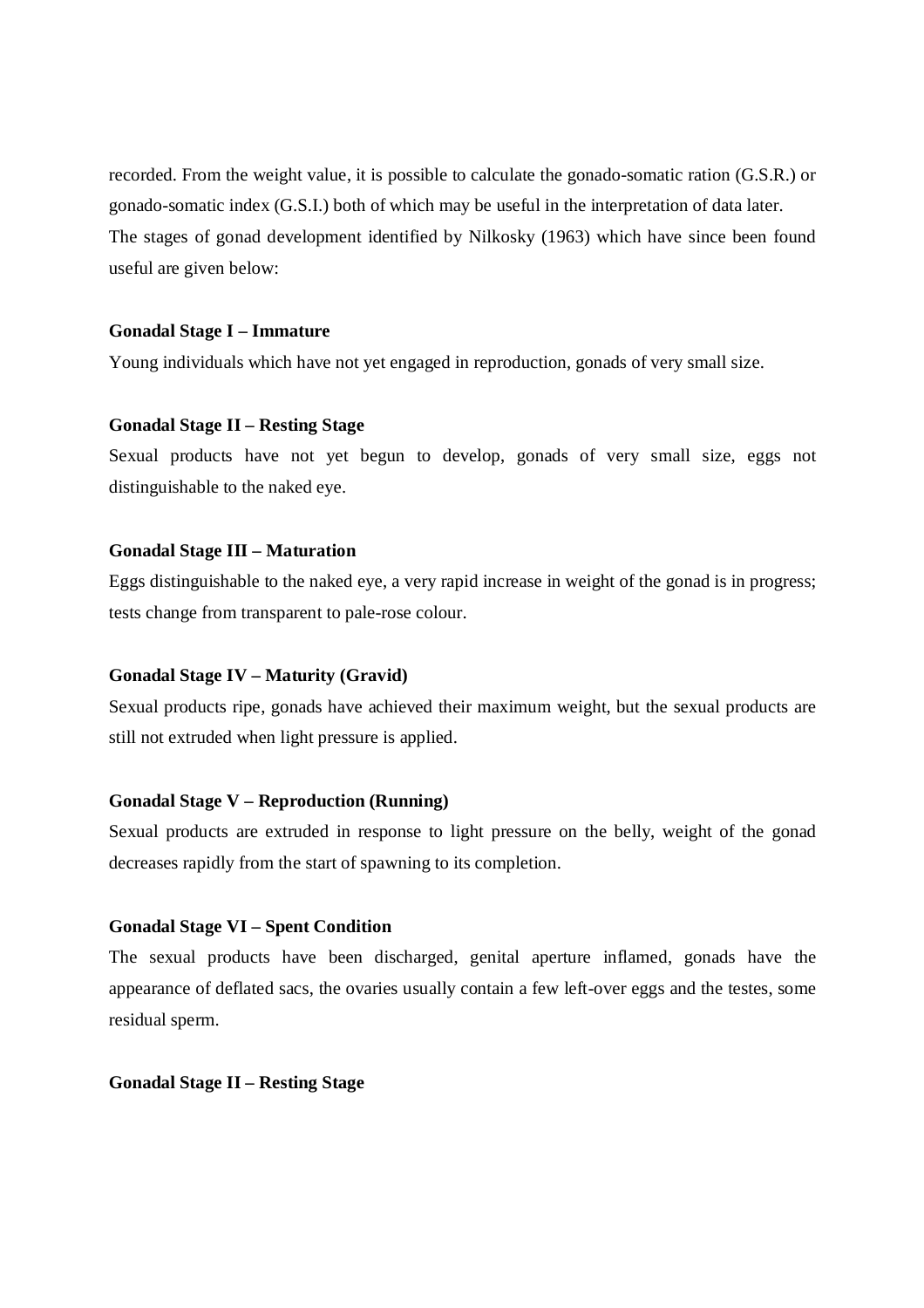Sexual products have been discharged, inflammation around the genital has subsided, gonads of very small size, eggs not distinguishable to the naked eye.

This second "Stage II" occurs when the fish has just spawned while the first "Stage II" occurs when the fish is getting ready to enter into maturation.

## **4. Reproduction**

As regards reproduction, one may want to know when a fish reproduces for the first time, size at maturity, where fish reproduces, what stimulates fish to reproduce, how many eggs are laid per fish per annum, and so on. Even for these, one needs to fill data sheets from where one can obtain most of this information later. From the data, one will be able to know the months of the year when maturing, mature or spent fishes are caught. When a student wants to know about breeding sites, he has to move round the water to look for fry of fish and notice the environment where fry are present. He will need to study some physical things like nest construction. Conditions prevailing in water during the time the fish is spawning should be noted and this will be useful when deciding the stimuli for reproduction.

The mature ovaries should be preserved in Gilson's fluid which helps to:

- (i) harden the eggs; and
- (ii) separate the eggs from the ovaries wall and from one another.

The composition of Gilson's fluid is: 100ml 60% alcohol 880ml water 15ml 80% nitric acid 18ml glacial acetic acid 20g mercuric chloride.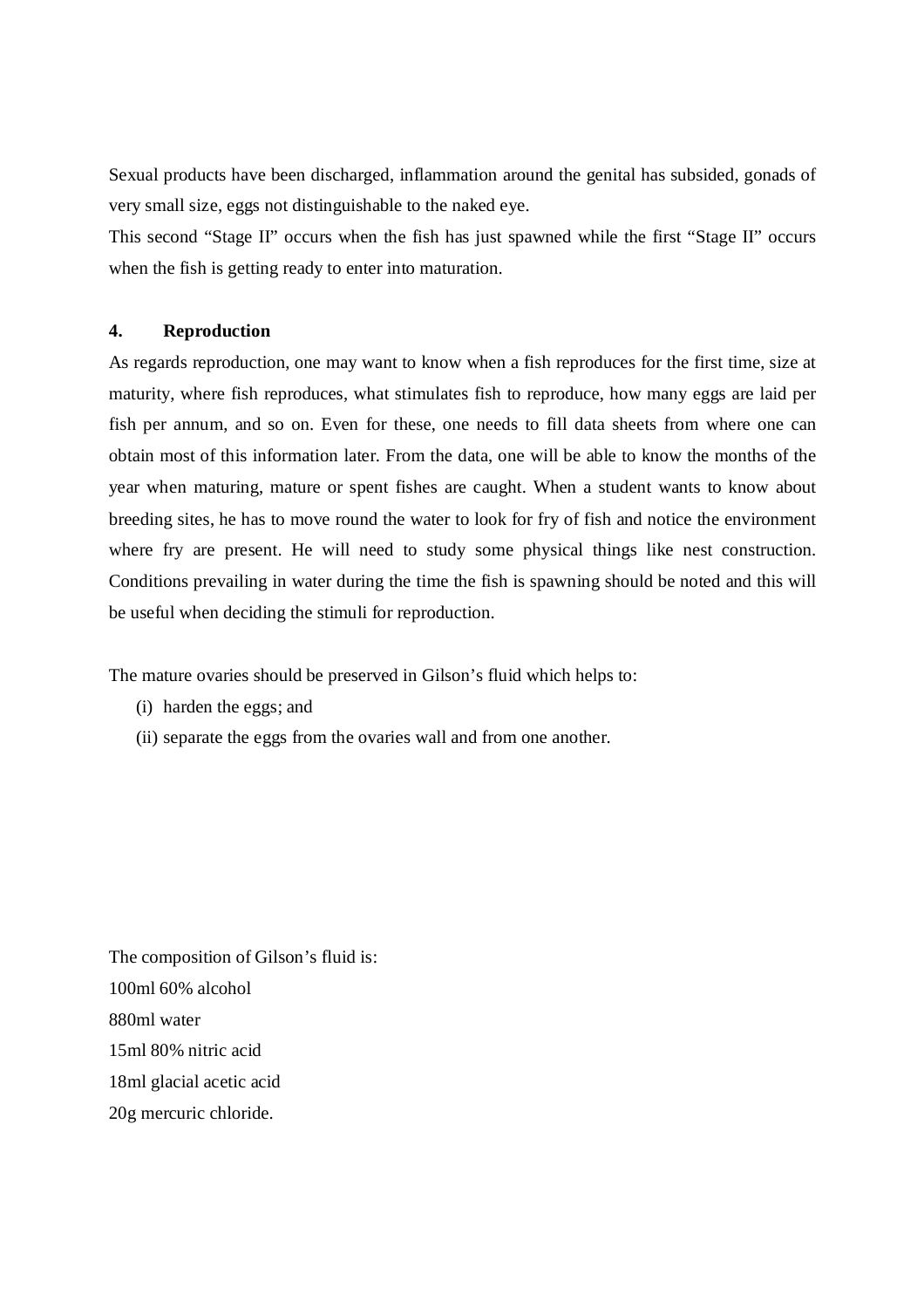Some workers have tried to use 4% or 5% formalin to preserve eggs for counting, but this solution makes the whole ovary fix together in a hard mass which becomes difficult to separate. The sample bottles containing the eggs should be fully labeled. A label bearing the fish serial number, species, size, date of catch, should be firmly attached to the bottle and the fluid should completely cover the ovary in he bottle. The bottles should be shaken regularly and after a month the eggs can be washed and counted with the aid of an egg counter. The number of eggs in the ovaries is the fecundity of the fish. Sometimes it becomes necessary for the right and left ovaries to be preserved separately, for the purpose of comparing the fecundity of the two.

## **5. Age determination**

To know the age of fish specimen, one has to collect information that will help to determine this during data collection. Age determination of fish is more difficult in the tropics than in the temperate regions where temperature changes are drastic. In the temperate regions, rings\* laid on the scales, opercular bone or any other hard structure are due to temperature change and since winter comes once a year, a scale with one ring and two rings are automatically one and two years old respectively. In tropics, however, causes of ring formation may be one or more of the following factors:

- (i) Food scarcity (Fagade 1974, Akintunde 1976).
- (ii) Fluctuation in water-level (Akintunde 1976, Daget 1952).
- (iii)Salt concentration of water (Akintunde 1976)
- (iv)Rain (Daget 1950, 1952, 1956, Hopson 1972 Pickford and Atz 1957).
- (v) Stress due to reproduction (Tweddle, 1975)

So, a scale with two rings does not actually indicate a two-year-old fish. One has to collect specimens every month of the year to obtain reasonable information. Before rings can be used to determine age and growth rate. One must know:

- (i) The number of rings laid in one year.
- (ii) The time of ring formation
- (iii)The factors prevailing in the water during each ring formation, (i.e. the stimuli in ring formation). The youngest ring is at the edge of the scale or operculum.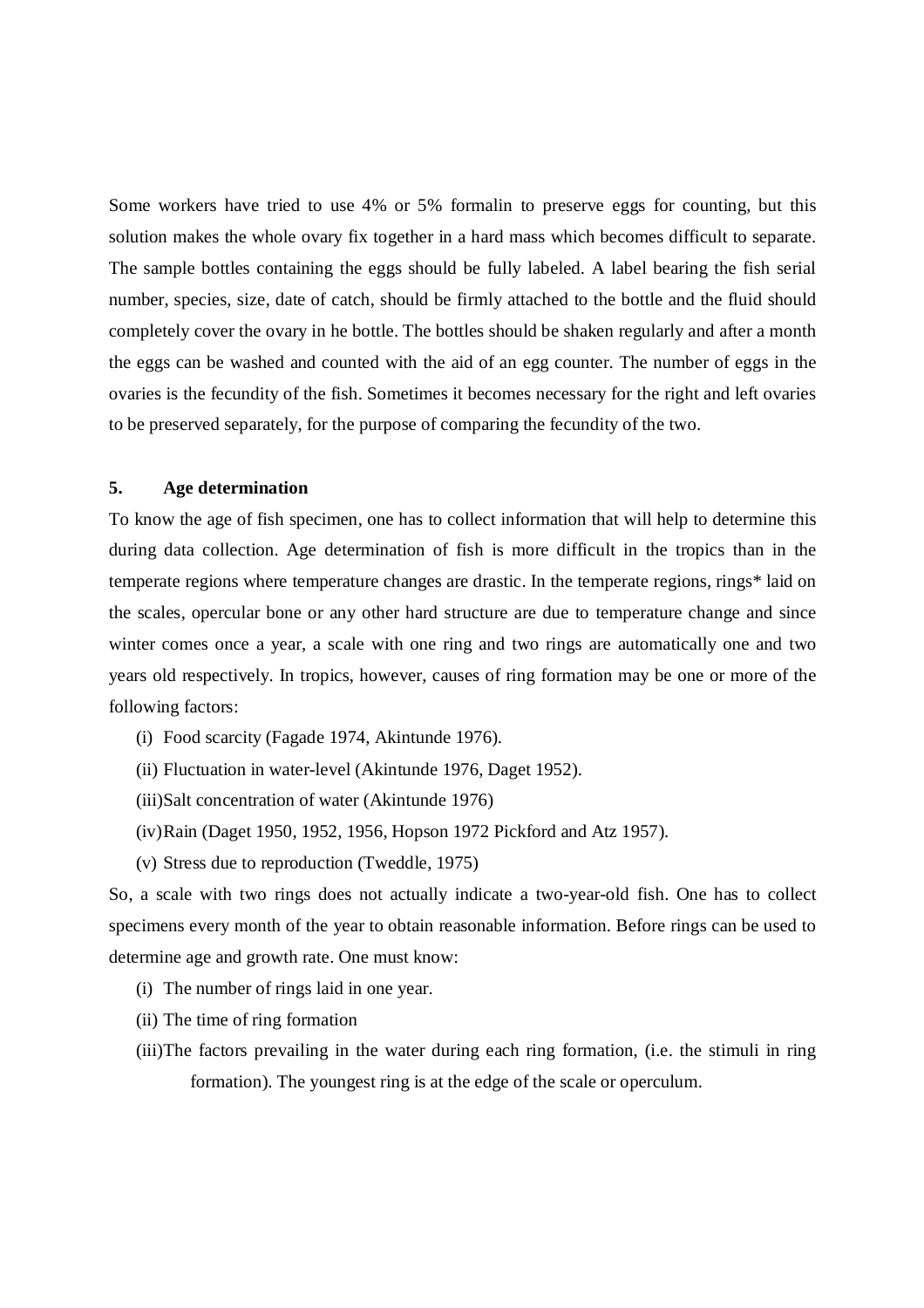(iv)The relationship between body length and the scale radius and also the opercular bone radius.

It is not enough to know the quantity of growth, it is important to know the quality as well. With regard to the quality of growth, the following should be determined:

- (i) The length-weight relationship of the fish
- (ii) Length frequently distribution.
- (iii)Length-girth relationship.
- (iv)Condition factor.

All these are easy and would be constructed from the general data records stated earlier.

\* Rings are laid when fishes are not growing or when the rate of growth is very low.

From the length-weight relationship, it is possible to determine whether the growth is isometric (that is, whether the length and weight of the fish are increasing at the same rate) or heterometric. The relationship is often presented in a Log-log graph paper and quantified by the equation:

## $W = aL^b$

Where "b" is the slope of the line of best fit whose value fluctuates between 2.5 and 4 most frequently near 3, "W" is the weight of the fish is gramme; and "L" the length in centimeters, and 'a' is the intercept of the curve with y axis. The equation can also be expressed as  $\log W$  + log  $a + b \log L$ . The log W is plotted against log L and value of 'a' calculated from the graph.

The length frequency relationship is obtained by plotting length against the number of times the same length occurs. This graph shows peaks, and the number of peaks shows the number of size groups or year classes in the population. It gives an idea of how many times recruitment occurs per annum in the population. The length-girth relationship shows the rate at which the length and the girth of the fish are growing. Information on this is important as it is the girth which determines whether or not the fish will be caught in a gill-net of a particular mesh size.

The condition factor describes the degree of fitness or well-being in fishes. The equation generally employed is

$$
K^* = \frac{100W}{L^3}
$$

Where:

 $K =$  Condition factor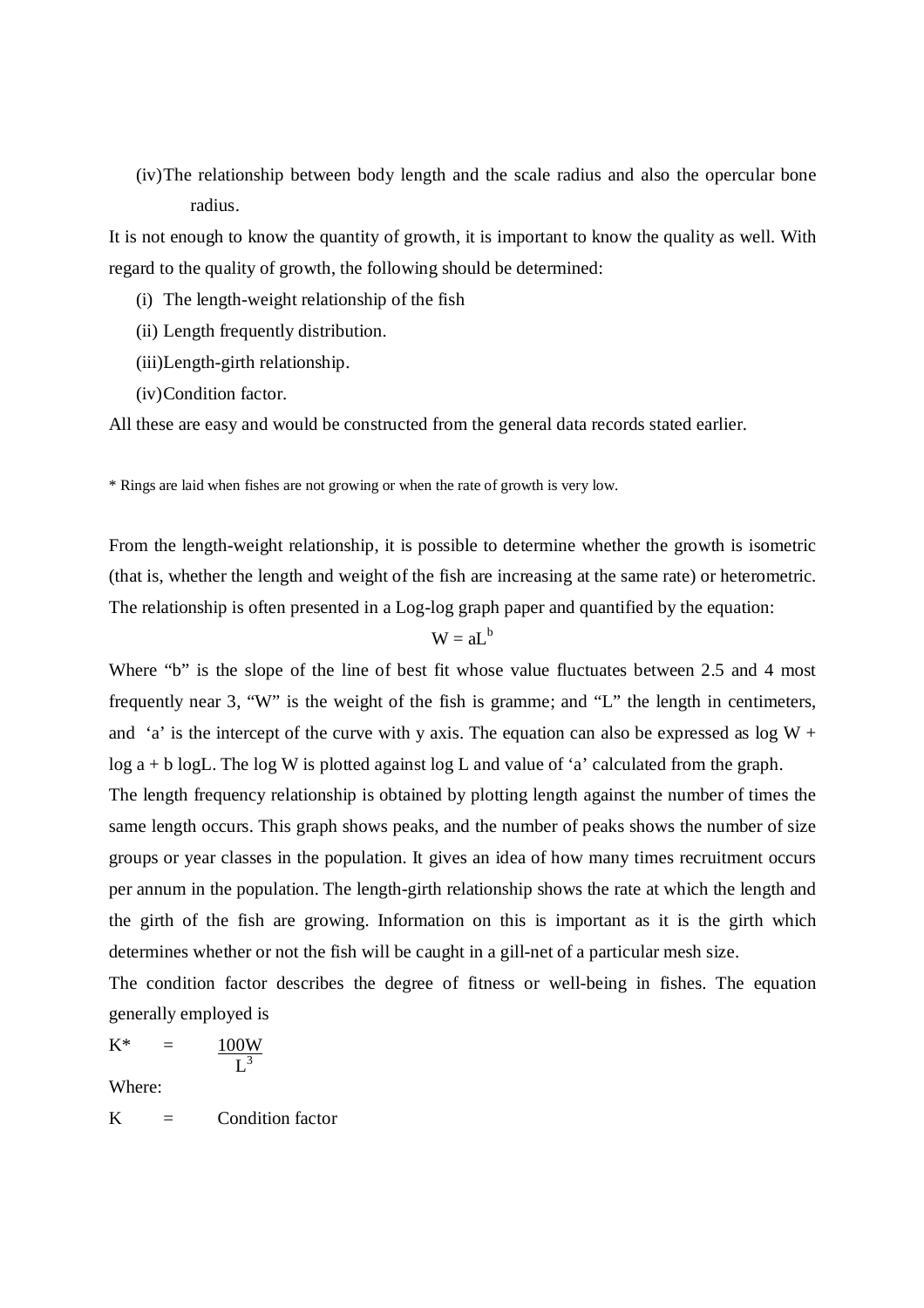| W | $\equiv$                  | Weight of fish in grammes                                                |
|---|---------------------------|--------------------------------------------------------------------------|
| L | $\mathbf{r} = \mathbf{r}$ | Length of fish in centimeters                                            |
| 3 | $\equiv$                  | the regression value of the relationship between total length and weight |

\* A value below 1 indicates unhealthy fishes, while values of 1 and above (the higher the better) indicate that the fishes are healthy.

The value of K may be affected by the following:

- (i) The time of the day which affect the amount of food in the stomach. Amount of food in the stomach automatically affects body weight.
- (ii) Stage of Gonadal development.
- (iii)Starvation.

In many instances there could be monthly fluctuations in condition factor as Adebisi (1978) found in the fishes of Upper Ogun river. Whatever is able to affect weight of fish will definitely affect the K values. The amount of food in the stomach and stage of egg development are known to be able to affect the weight of the body and therefore to affect the value of condition factor in fishes.

By the quantity of growth, a researcher wants to determine the rate at which he fish is growing, and wants to know what time of the year the fish is growing, what is the length increase for different years, after which year of their life does growth slow down, and a few other things. The student has to decide on what part of the fish to use if it is to be in *vitriol* study. Scales, opercular bones, otolith, vertebrae, spines, rays and cleithrum are hard parts of fish that can be used for these information. Any of these parts decide on (the use of more than one part gives better results) should be removed from the fish (after the data sheet ;has been filled (see table 10.1) cleaned and enveloped. When the rings are to be examined, the scales are soaked in 10% ammonia for a day or two and be mounted between 2 slides in case of the scales or sliced otolith, but mounting is not necessary in case of the opercular bone and vertebrae. A microscope or a binocular (in case of opercular bone and vertebrae) is necessary to examine the annuli on the hard parts. If the study is to be in *vivo* in approach, tagging or marking of live fish and later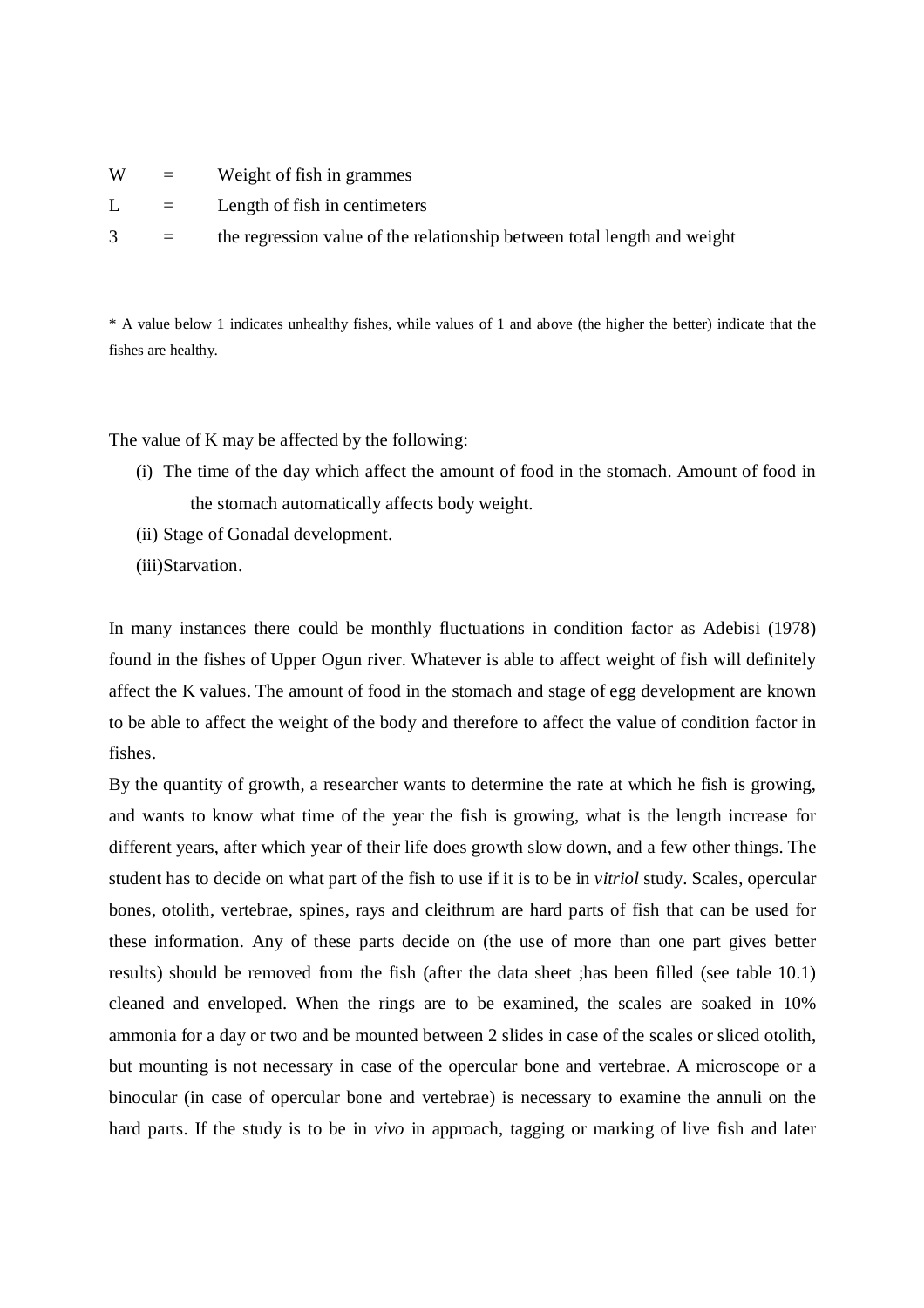releasing them into the water can be done. Tags are foreign objects (bearing numbers or codes) that are attached to the body of a live fish. Tagging is used to study population dynamic, migration, growth and age and other study that involves recognition of individuals (Ricker 1971). When a tagged fish recovered, a researcher will be able to compare it with what is was before it was tagged and answer questions on how it has moved, the increase in size, and again by calculating the percentage recovery, a researcher will also have idea of the mortality of the fish in that particular water body. For different types of tags methods of attaching them to fishes, a researcher is referred to Brian Stott (1971) in the \*Method for Assessment of Fish Production in freshwaters" IBP Handbook No. 3. A tag hinder's the normal behaviours of fish and may therefore not give their correct rate of growth. Sydenham (1976) observed that tagging caused slight increase in mortality, reduction in growth rate, drop in weight and that the tag wound was usually infected to the extent that it formed a lesion. The same author also showed that the species of fish and the colour of tags are important factors in recovery rate. Jones (1968) listed the characteristics of ideal mark or tag to include the following:

- (i) the tag or mark should stay in place indefinitely.
- (ii) They should be readily spotted or recoverable when the fish is caught.
- (iii)They should allow an individual fish to be identified if this is required
- (iv)They should not harm or injure a fish or make it more liable to capture by predators or fishing gear.

## **6. Food studies**

After the regular data collection, and the dissection of the fish, the whole length of the gut should be removed and measured and the contents of the stomach carefully removed and weighed. If the study involves only physical identification of the stomach contents, the contents should be preserved in 4% formalin (4ml of formaldehyde + 96ml of water) until analysis can be done, Preys which are not badly digested should be identified and measure immediately. For the identification of plankton and other microscopic organisms, a microscope, table lamp, glass slides, cover slips, a dropper, and atimes an ocular micrometer are needed. A key to the identification of plankton should be consulted regularly. All bottles containing the contents should be accurately labeled.

When the analysis is to be biochemical, the stomach contents should be kept in the labeled sampled bottles and frozen (no formalin or other preservative is needed). Separately preserved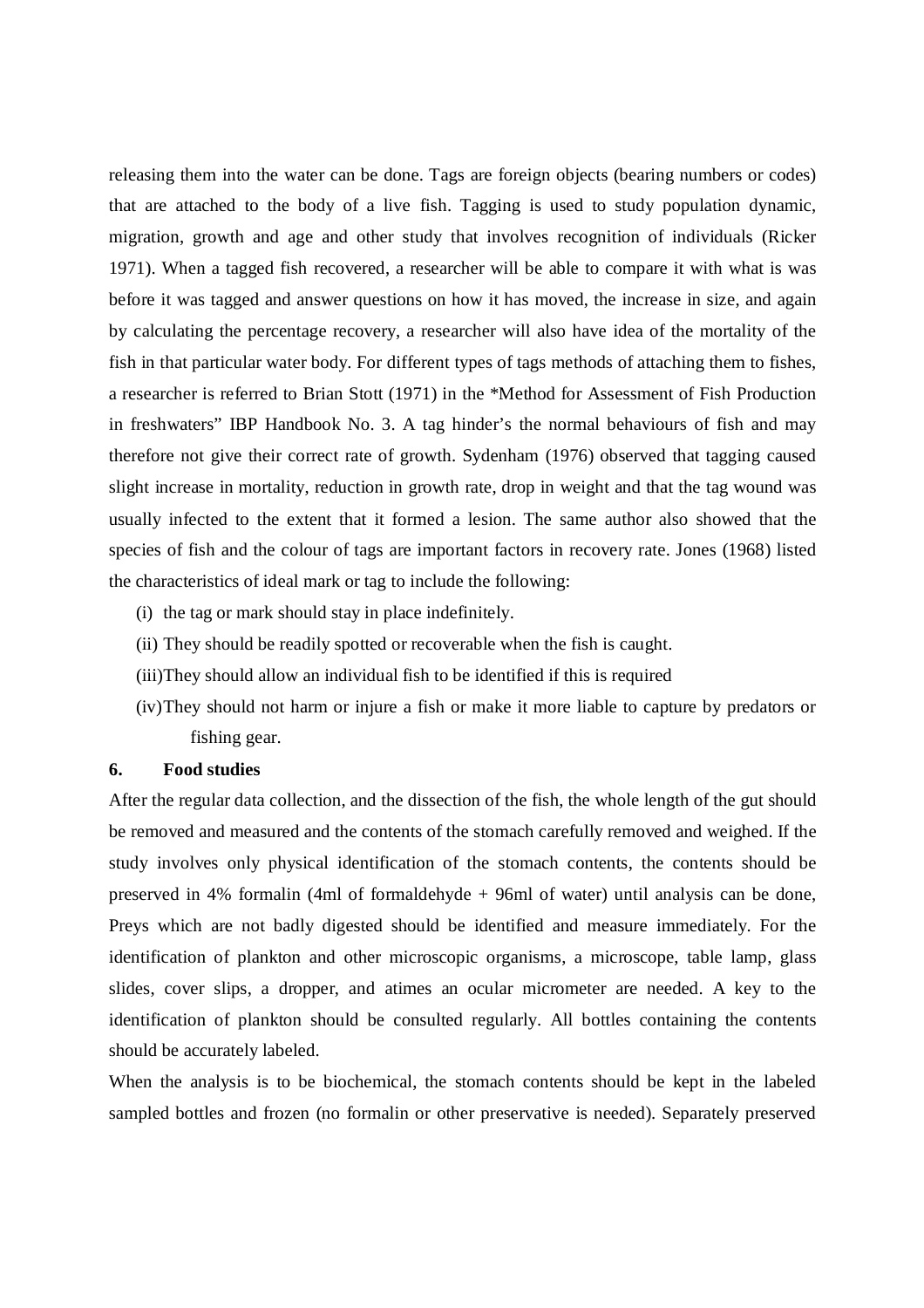contents from different regions of the gut are necessary when absorption is to be monitored. Duly clean gut tissues are required for enzymatic studies. Various sizes of fish are needed (preferably all the sizes in the water) for food study, because fishes change their food with their ages. Data collection should cover at least a whole year because seasonal variations do occur in the food of fishes.

#### **7. Population studies**

Numerical studies (census) in fishes is important in the understanding of the changes that occur in the population from time to time. This is an essential aspect of management strategies since the ability to estimate fish population numerically is essential in any attempt to determine the population dynamics, fish production and rate of mortality. Fishes cannot be subjected to the regular method of counting because they are under-water and are not exposed as other animals are.

## **Methods of carrying out populations studies**

Robson and Regier (1968) listed various ways by which census can be done in fishery studies. These include:

- (i) Marking and tagging fishes and subsequent recapture.
- (ii) Monitoring of catch and fishing effort is often approximately and proportionally related to stock abundance.
- (iii)Age composition of catch points to total mortality rate.

(iv)Estimation from estimates of the total number of eggs laid during a spawning season. Nielsen and Johnson (1989) described various way of enumerating population. These include:

- (i) Laying a transect line.
- (ii) Direct observation by divers equipped with video camera and television.

Interested readers on this topic is referred to "Fisheries Techniques" by Nielsen and Johnson (1989).

Bennett (1970) gave a simple method of indirect enumeration of fish as follows;

In a randomly collected alive. Within a short period of time after the marked sample has had opportunity to mix with the unmarked population, another random sample is taken. In this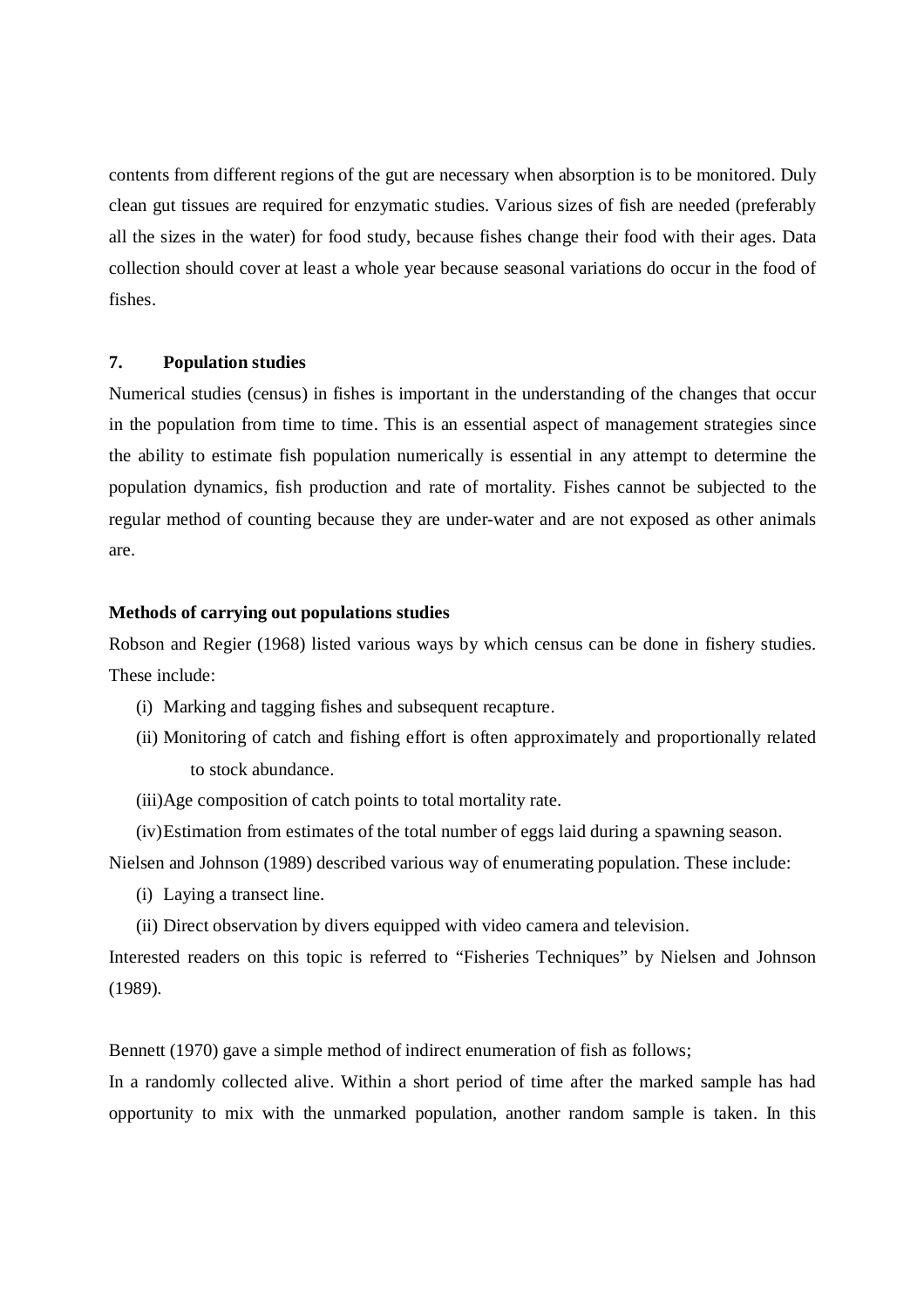second sample some marked individuals appear. The proportion of recapture of the total number of fishes taken in the second sample should be the same as the proportion initially marked to the total population.

Total population  $=$  total marked x total caught when recapturing recaptures

**Table 10.1 Data Collection chart**